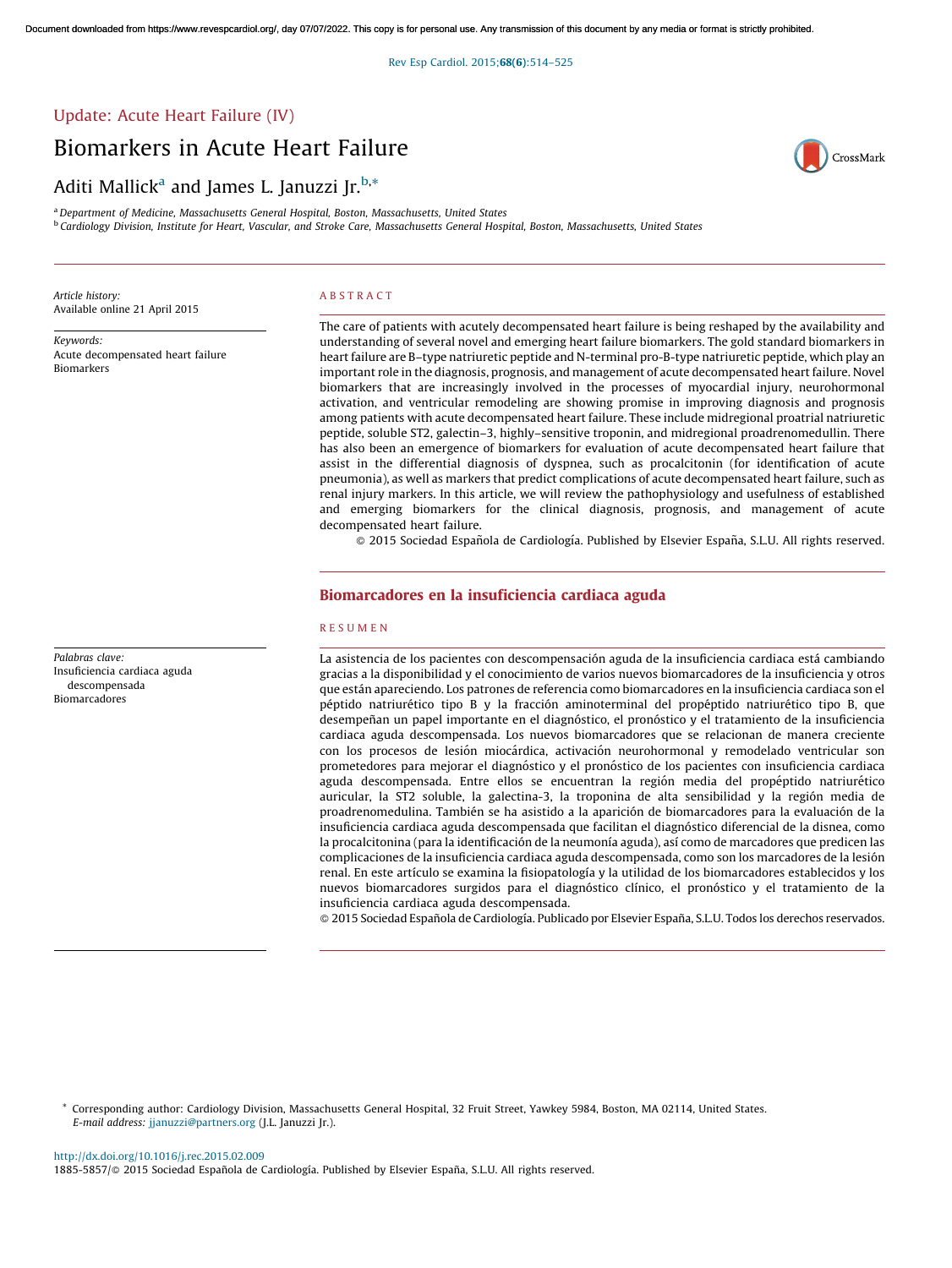Abbreviations

ADHF: acute decompensated heart failure ANP: atrial natriuretic peptide BNP: B–type natriuretic peptide MR–proANP: midregional proatrial natriuretic peptide MR–proADM: midregional proadrenomedullin

#### INTRODUCTION

Acutely decompensated heart failure (ADHF) is a common and heterogeneous condition that is difficult to diagnose and treat. Evaluation and correct recognition of ADHF in patients with dyspnea (the cardinal symptom of affected patients) may be challenging $^1$  $^1$ ; when there are doubts about the diagnosis, higher risk is observed. Additionally, delay in diagnosis of ADHF is associated with higher mortality.<sup>[2](#page-9-0)</sup> As a consequence, ADHF is not only morbid but is associated with significant health care expenditures. Improvement in the evaluation and management of the diagnosis is imperative, particularly with the rising incidence and prevalence of heart failure (HF) in the community.

While the basis of assessment for ADHF is (and always should be) standard history and physical examination, adjunctive testing to support clinical judgment has been shown to improve the accuracy of diagnosis and to aid prognostication and management. To be useful, such adjunctive testing should be rapidly available, easily interpretable, add to clinical variables and other objective tests, and should be cost–effective.<sup>[3](#page-9-0)</sup> In this regard, over the last decade, several biomarkers have emerged to aid in the diagnosis, risk stratification, and management of ADHF.

## NATRIURETIC PEPTIDES

Among the biomarkers in ADHF, natriuretic peptides are the best studied and validated, representing the gold standard biomarker that serves as a comparison for all other markers. The utility of B–type natriuretic peptide (BNP) and its inactive form, N-terminal pro-B-type natriuretic peptide (NT-proBNP), is reflected in their incorporation into clinical practice guidelines for the diagnosis of HF, as published by the American College of Cardiology, the American Heart Association,<sup>[4](#page-9-0)</sup> the Heart Failure Society of America,<sup>[5](#page-9-0)</sup> and the European Society of Cardiology.<sup>[6](#page-9-0)</sup>

Both atrial natriuretic peptide (ANP) and BNP are primarily produced in the myocytes of the atria and ventricles, respectively, $^7$  $^7$  and are produced in response to myocyte stretch from volume or pressure overload.<sup>[8](#page-9-0)</sup> While ANP is premade and stored in cytosolic granules within the cardiomyocyte, BNP is synthesized *de novo* when the need arises. Following a series of processing steps during synthesis, in both cases, a propeptide is produced as the penultimate form of ANP and BNP; following the effects of proteolytic enzymes, corin and furin, the propeptides (pro–ANP and NT–proBNP) are cleaved from mature ANP and BNP, and are released at the same time as the biologically active C–terminal hormonal natriuretic peptides. As will be discussed, amino–terminal propeptides are substantially equivalent to the measurement of the mature, biologically–active natriuretic peptides from which they were cleaved for diagnostic/prognostic application.

While ANP, BNP, and their amino–terminal propeptide equivalents are cleared passively by several organs, including the kidneys, following their release, ANP and BNP also bind to natriuretic peptide receptors, which results in the generation of cyclic guanosine monophosphate, and leads to a cascade of favorable biological responses that teleologically reflect a ''response'' to the deranged physiology of HF: due to activation of guanylate cyclase, both ANP and BNP trigger vasodilation, natriuresis, and diuresis. Additionally, both lead to a reduction in the effects of the renin–angiotensin–aldosterone system, reduce myocardial stiffness, and improve lusitropy. Beyond passive removal and receptor clearance, both ANP and BNP are also rapidly degraded by catalytic enzymes in circulation, notably including the enzyme neprilysin.

Advances in the understanding of natriuretic peptide biology have led to the recognition of high complexity in their biology. For reasons that are not entirely clear, as HF worsens, it is now known that a greater percentage of circulating ''BNP'' and ''NT–proBNP'' is actually uncleaved precursor peptide (proBNP); assays for BNP and NT–proBNP cannot resolve whether they are measuring free peptide or the precursor, because the peptide contains both regions recognized by the assays. Notably, proBNP does not have the same ability as BNP to trigger cyclic guanosine monophosphate; thus, patients with high levels of proBNP show an effect, called the ''natriuretic peptide handicap'', in which, despite high levels of ''BNP'' they do not exhibit the effects of the mature, biologically active peptide.<sup>[9](#page-9-0)</sup> Additionally, through the effects of neprilysin and other enzymes, BNP circulates as a mixture of variably degraded fragments, with relatively little mature 32 amino acid BNP.[10](#page-9-0)

### Diagnostic Evaluation

Natriuretic peptides are objective and reproducible, making them a potentially valuable tool in the evaluation of patients with suspected or proven HF. Several important studies have demonstrated the usefulness of BNP and NT–proBNP in conjunction with clinical judgment to diagnose or exclude  $ADHF^{11-13}$  Moreover, both of these natriuretic peptides have been shown to be useful for diagnostic evaluation of ADHF in both HFrEF (HF with reduced ejection fraction) and HF with preserved ejection fraction  $(HFpEF)$ ,<sup>[14](#page-9-0)</sup> albeit with slightly reduced sensitivity in patients with HFpEF due to generally lower BNP and NT–proBNP levels among these patients.<sup>[15](#page-9-0)</sup>

Suggested cutoffs for diagnostic use of BNP and NT–proBNP are depicted in [Table](#page-2-0) 1. In the Breathing Not Properly study,<sup>[15](#page-9-0)</sup> BNP concentrations were higher in patients judged to have ADHF compared with those who did not (110  $\pm$  225 pg/mL vs 675  $\pm$ 450 pg/mL) and differed significantly as a function of New York Heart Association HF severity (*P* < .001). A BNP concentration above 100 pg/ mL had a sensitivity of 90%, specificity 76%, and accuracy 83% for differentiating HF from other causes of dyspnea, and when compared with history, physical examination, laboratory values, and chest X–ray findings, BNP was the single best predictor of a final diagnosis of HF (area under the curve [AUC] = 0.91; 95% confidence interval [95%CI], 0.90-0.93; *P* < .001).[11](#page-9-0)

NT–proBNP has also been shown to have similarly powerful clinical properties. In the PRIDE study,<sup>[12](#page-9-0)</sup> NT–proBNP at age– specific cutpoints was highly sensitive and specific for the diagnosis of ADHF. Not only was NT–proBNP the strongest independent predictor of a final diagnosis of ADHF (odds ratio  $[OR] = 44$ ;  $P < .001$ ), its diagnostic usefulness when combined with clinical judgment was superior to those of both NT–proBNP testing and clinical judgment alone. Subsequent analysis in the International Collaborative of NT–proBNP study showed that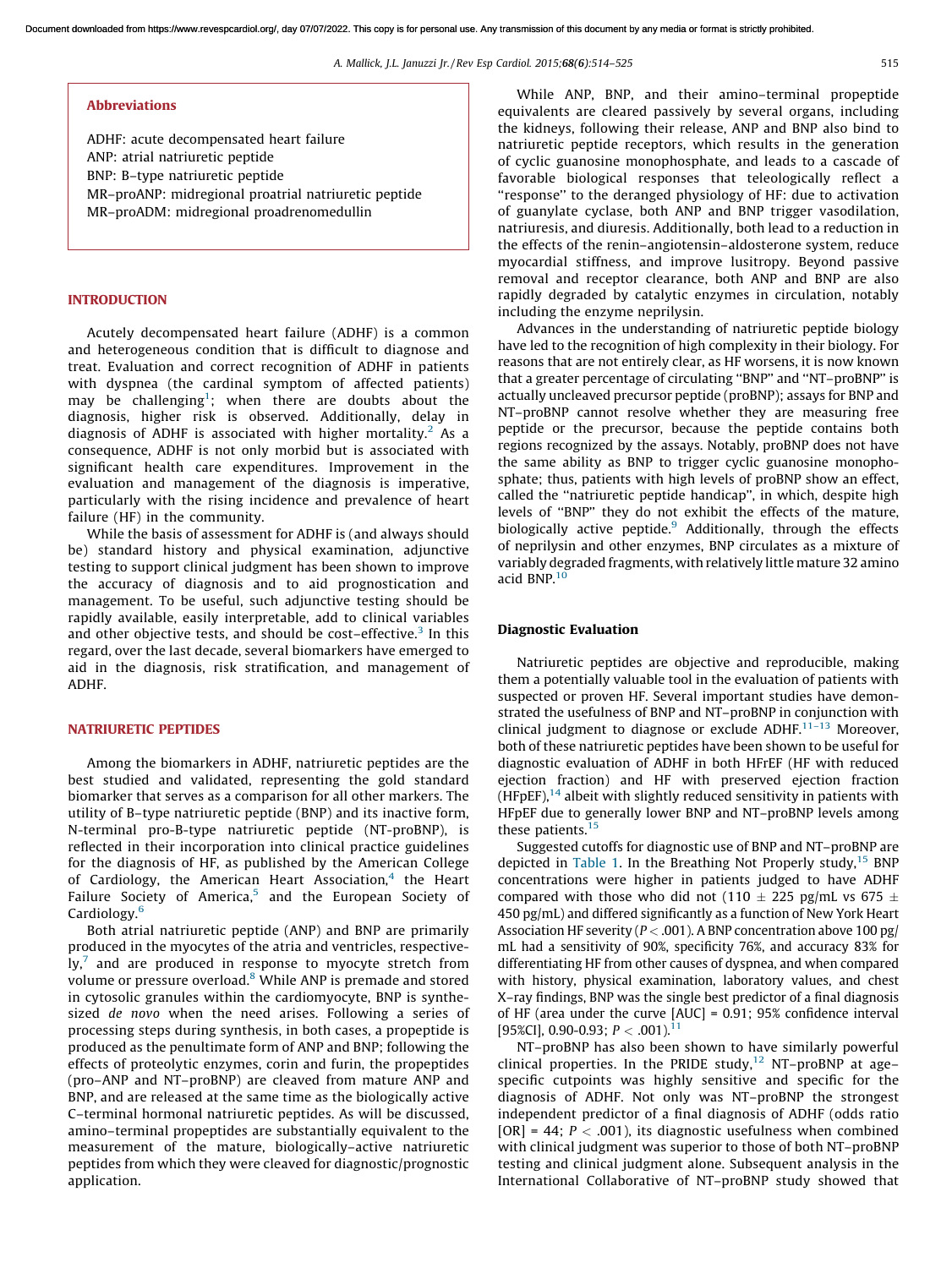#### <span id="page-2-0"></span>516 *A. Mallick, J.L. Januzzi Jr. / Rev Esp Cardiol. 2015;*68(6)*:514–525*

## Table 1

Suggested Natriuretic Peptide Cutpoints in Acute Decompensated Heart Failure

|                                         | Cutoff value                        | Sensitivity %     | Specificity, %    | PPV, %            | NPV, % |
|-----------------------------------------|-------------------------------------|-------------------|-------------------|-------------------|--------|
| <b>To exclude ADHF</b>                  |                                     |                   |                   |                   |        |
| <b>BNP</b>                              | $<$ 30-50 pg/mL                     | 97                | —                 | —                 | 96     |
| NT-proBNP                               | $<$ 300 pg/mL                       | 99                | —                 |                   | 99     |
| MR-proANP                               | $<$ 57 pmol/L                       | 98                | —                 |                   | 97     |
| <b>To identify ADHF</b>                 |                                     |                   |                   |                   |        |
| Single cutoff point strategy            |                                     |                   |                   |                   |        |
| <b>BNP</b>                              | $< 100$ pg/mL                       | 90                | 76                | 79                | 89     |
| NT-proBNP                               | $<$ 900 pg/mL                       | 90                | 85                | 76                | 94     |
| MR-proANP                               | $<$ 127 pmol/L                      | 87                | 79                | 67                | 93     |
| Multiple cut-point strategy             |                                     |                   |                   |                   |        |
| BNP, "grey zone" approach               | $<$ 100 pg/mL to exclude            | 90                | 73                | 75                | 90     |
|                                         | 100-400 pg/mL, "grey zone"          | $\qquad \qquad -$ | $\qquad \qquad -$ | $\qquad \qquad -$ | —      |
|                                         | $>$ 400 pg/mL, to rule in           | 63                | 91                | 86                | 74     |
| NT-proBNP, "age-stratified"<br>approach | $<$ 450 pg/mL for age $<$ 50 years  | 90                | 84                | 88                | 66     |
|                                         | $<$ 900 pg/mL for age 50–75 years   |                   |                   |                   |        |
|                                         | $<$ 1800 pg/mL for age $>$ 75 years |                   |                   |                   |        |
| MR-proANP, "age-stratified"<br>approach | $<$ 104 pmol/L for age $<$ 65 years | 82                | 86                | 75                | 91     |
|                                         | 214 pmol/L for age $\geq$ 65 years  |                   |                   |                   |        |

ADHF, acute decompensated heart failure; BNP, B–type natriuretic peptide; MR–proANP, midregional proatrial natriuretic peptide; MR–proANP: midregional proatrial; NPV, negative predictive value; NT–proBNP, N-terminal pro-B-type natriuretic peptide; PPV, positive predictive value.

serum concentrations of NT–proBNP correlated significantly with ADHF symptoms, and confirmed the importance of age stratification for diagnostic accuracy: age–specific cutpoints of 450 pg/mL, 900 pg/mL, and 1800 pg/mL for ages  $<$  50 years, 50 to 75 years, and  $>$  75 years, respectively, yielded 90% sensitivity and 84% specificity for ADHF, and an age–independent cutoff of less than 300 pg/mL had a 98% negative predictive value to exclude ADHF.<sup>[13](#page-9-0)</sup>

The usefulness of natriuretic peptides for cost–effective care in acute dyspnea has been evaluated in several analyses. NT–proBNP was examined in the randomized IMPROVE–CHF study, $^{16}$  $^{16}$  $^{16}$  which showed significant improvement in cost expenditures (\$6129–US \$5180 per patient;  $P = .023$ ) and superior outcomes associated with the addition of NT–proBNP to the diagnostic evaluation of patients in the emergency department setting.<sup>[16](#page-9-0)</sup> Similar findings were reported by Mueller et al in the BASEL study, $17$  in which randomization to a diagnostic strategy including BNP was associated with less intensive care unit admission and lower expenditures compared with standard evaluation. Using decision analytic framework analyses, Siebert et al demonstrated substantial cost–effectiveness associated with the use of NT–proBNP in the PRIDE study.<sup>[18](#page-9-0)</sup> In this analysis, NT-proBNP-guided assessment was associated with a 1.6% relative reduction of serious adverse event risk and a 9.4% reduction in costs, translating into savings of \$474 per patient compared with standard clinical assessment. In a sensitivity analysis of mortality, NT-proBNP testing was associated with a 1.0% relative reduction in postdischarge mortality. Notably, optimal use of NT–proBNP guidance could potentially reduce the use of in–patient echocardiography by up to 58%, prevent 13% of initial hospitalizations, and reduce hospital days by 12%.

While BNP and NT–proBNP are useful tools for the diagnostic evaluation of patients with suspected or proven ADHF, there are some caveats regarding their use. In approximately 20% of patients, values for BNP or NT–proBNP fall into an intermediate or ''grey'' zone, where they may neither diagnose nor exclude  $ADHF<sup>19</sup>$  $ADHF<sup>19</sup>$  $ADHF<sup>19</sup>$  In these circumstances, clinical judgment may assist in identifying the correct diagnosis. In this regard, natriuretic peptide assays should never be used in isolation: they are adjunctive to clinical judgment, and while they may be extremely helpful in assisting clinical suspicion for ADHF, they are particularly useful in circumstances of clinical indecision.[20](#page-9-0) Both biomarkers are influenced by certain demographics and disease states [\(Table](#page-3-0) 2), including other cardiac and noncardiac causes. Much as with any diagnostic tool, the clinician must understand the differential diagnosis of an elevated BNP or NT–proBNP, in order to correctly interpret results. $21$ 

In certain circumstances, results for BNP or NT–proBNP may be unexpectedly high. While many of these situations are explained by the presence of underlying structural cardiopulmonary diseases, it is imperative to remember that not all elevations of either peptide are related to acute left HF; indeed, when related to right ventricular strain, marked elevation of BNP or NT–proBNP may be seen in patients with acute pulmonary thromboembo- $\lim_{n \to \infty}$  a diagnosis with considerably different management steps than ADHF on the basis of left HF. Beyond these extreme examples, it is worth emphasizing more subtle situations associated with modest elevation in BNP or NT–proBNP. Among these are anemia, advancing age, and renal failure.

With respect to age, both BNP and NT–proBNP are similarly affected, with higher values for both peptides seen in elderly patients; this is related to an accumulation of structural heart disease, including diastolic noncompliance with aging. This situation can be somewhat mitigated by the use of age–adjusted cutoffs for NT–proBNP.

Given the equal dependence of BNP or NT–proBNP on renal function for their clearance, $23$  more advanced stages of renal dysfunction show higher values of both peptides. This is partly related to reduced clearance, but importantly also reflects the prevalent cardiac abnormalities in patients with renal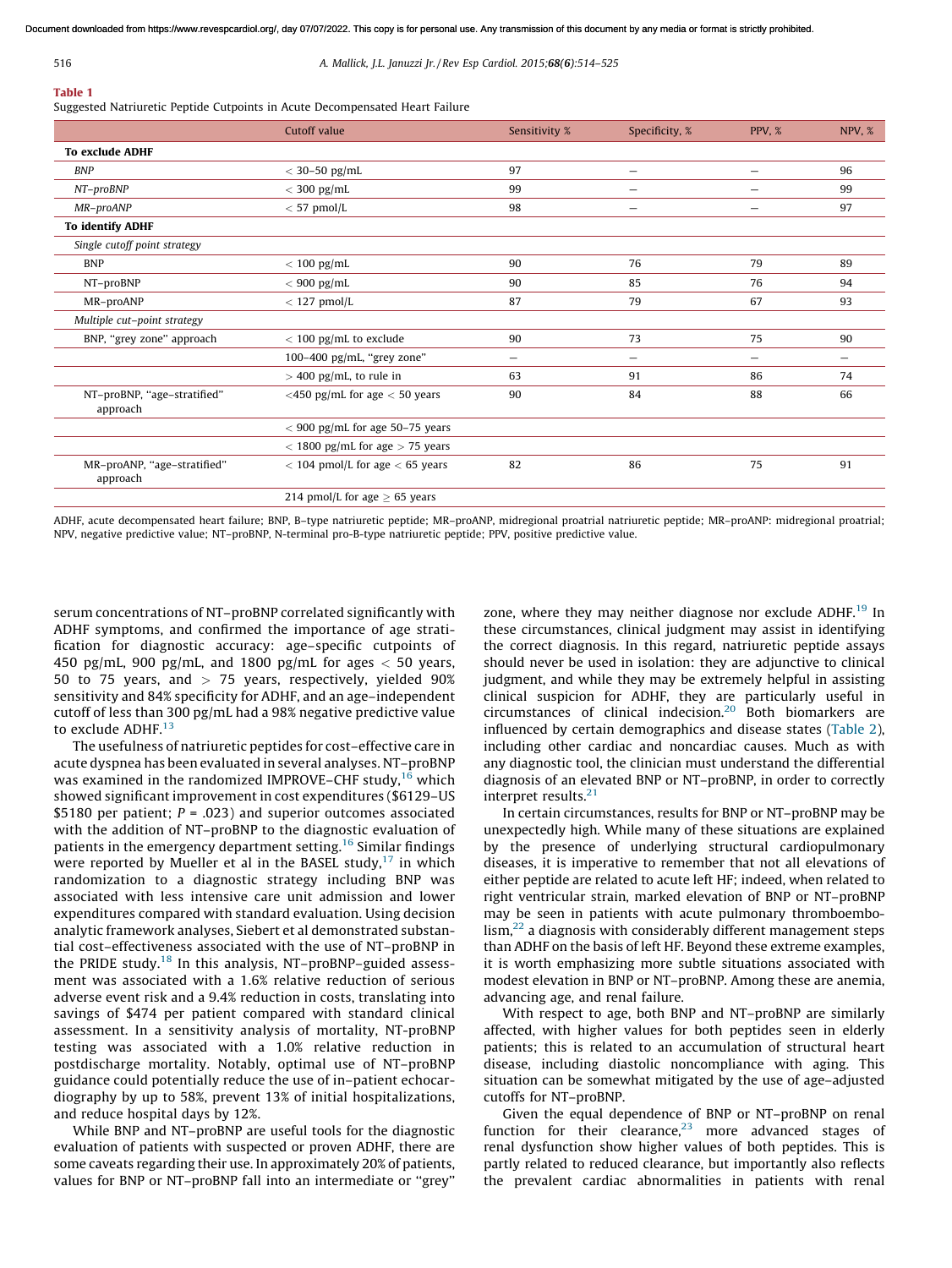<span id="page-3-0"></span>

|            | <b>Factors that decrease BNP or NT-proBNP</b>                                                                                        |
|------------|--------------------------------------------------------------------------------------------------------------------------------------|
| Obesity    |                                                                                                                                      |
|            | Flash pulmonary edema                                                                                                                |
|            | Heart failure etiology upstream from the left ventricle (eg, acute mitral<br>regurgitation, mitral stenosis)                         |
|            | Cardiac tamponade                                                                                                                    |
|            | Pericardial constriction                                                                                                             |
|            | <b>Factors that increase BNP or NT-proBNP</b>                                                                                        |
|            | Left ventricular dysfunction                                                                                                         |
|            | Hypertrophic heart muscle diseases                                                                                                   |
|            | Infiltrative myocardiopathies, such as amyloidosis                                                                                   |
|            | Acute cardiomyopathies, such as apical ballooning syndrome                                                                           |
|            | Inflammatory, including myocarditis and chemotherapy                                                                                 |
|            | Valvular heart disease                                                                                                               |
|            | Previous heart failure                                                                                                               |
| Arrhythmia |                                                                                                                                      |
|            | Atrial fibrillation and flutter                                                                                                      |
|            | Acute coronary syndromes                                                                                                             |
| Drugs      |                                                                                                                                      |
|            | Cardiotoxic: anthracyclines and related compounds                                                                                    |
|            | Neprilysin inhibitors: BNP only                                                                                                      |
|            | Significant pulmonary disease                                                                                                        |
|            | Acute respiratory distress syndrome, lung disease with right-sided<br>heart failure, obstructive sleep apnea, pulmonary hypertension |
|            | Pulmonary embolism                                                                                                                   |
|            | Advanced age                                                                                                                         |
|            | Renal dysfunction                                                                                                                    |
| Anemia     |                                                                                                                                      |
|            | Critical illness                                                                                                                     |
| Burns      |                                                                                                                                      |
| Stroke     |                                                                                                                                      |
|            | High output states                                                                                                                   |
| Sepsis     |                                                                                                                                      |
|            | Cirrhosis                                                                                                                            |
|            | Hyperthyroidism                                                                                                                      |

BNP, B–type natriuretic peptide; NT-proBNP, N-terminal pro-B-type natriuretic peptide.

dysfunction, as well as expanded circulating volume related to reduced glomerular filtration. Strategies to improve diagnostic accuracy in renal failure include the use of alternative cutoffs ([Table](#page-2-0) 1) or, in the case of NT–proBNP, use of age–adjusted cutpoints, as discussed above.

A soon–to–emerge situation associated with higher than expected BNP values will be treatment with drugs exerting neprilysin inhibition. In the recent landmark PARADIGM–HF trial, $24$  use of LCZ696 (an agent containing a neprilysin inhibitor) was superior to enalapril for the care of patients with chronic HF. $24$  Treatment with LCZ696 resulted in significantly higher BNP concentrations, part of the therapeutic effect of the drug<sup>[25](#page-9-0)</sup>; NT–proBNP is not a substrate for neprilysin, and as such did not spuriously rise. As the use of LCZ696 is likely to substantially change the landscape of HF care, clinicians are warned that the effect of the drug on BNP concentrations is not quantifiable, and consequently interpretation of BNP concentrations in patients so–treated may be extremely challenging. Proper interpretation of NT–proBNP is not clouded by use of neprilysin inhibition.

Unexpectedly lower concentrations of BNP and NT–proBNP in the setting of ADHF do occur, and are most often seen in states of HF with lower wall stress (eg, HFpEF), as well as HF involving right–sided cardiac structures (eg, isolated tricuspid regurgitation) due to less myocardium in these chambers. Additionally, very importantly, obesity is associated with a 15%– 20% false negative rate for BNP and NT–proBNP in the setting of ADHF. $^{26}$  $^{26}$  $^{26}$  This is thought to be due to reduction in the release of these peptides in the setting of higher body mass index. While both peptides are typically lower in the most overweight individuals, they are not ''normal'' compared with a healthy individual, and when elevated, both peptides retain their prognostic meaning.<sup>[27](#page-9-0)</sup>

Lastly, of late, midregional proatrial natriuretic peptide (MR–proANP) has emerged as a promising biomarker for diagnosis or exclusion of ADHF; MR–proANP was found to be noninferior to BNP for ADHF diagnosis in the BACH trial.<sup>[28](#page-9-0)</sup> That same study also showed that MR–proANP improved diagnostic accuracy in the presence of a grey zone BNP value (between 100 pg/mL and 500 pg/mL). In a subsequent analysis of the PRIDE study, MR–proANP concentrations were higher in patients with ADHF (median 329 pmol/L vs 58 pmol/L; *P* < .001) and the marker was found to be an independent predictor of ADHF (OR = 4.34; 95%CI, 2.11-8.92; *P* < .001), curiously additive to NT–proBNP for this application.[29](#page-9-0) Suggested cutoffs for the use of MR–proANP are depicted in [Table](#page-2-0) 1. In addition to improving diagnosis, MR–proANP holds promise for prognostication beyond NT–proBNP and clinical risk factors in net reclassification analyses, and changes in MR–proANP over time appear to be predictive of mortality.<sup>[30](#page-9-0)</sup> In contrast to the findings from BACH, however, MR–proANP had a lower AUC than NT–proBNP under the receiver operating characteristic curve for diagnosis of ADHF (AUC = 0.90, 95%CI = 0.87–0.93; *P* < .001 compared with AUC = 0.94; 95%CI, 0.92–0.96; *P* < .001; *P* = .001 for difference). Whether MR–proANP will be used as a stand–alone diagnostic tool for ADHF remains uncertain.

## Prognosis and Management

Beyond their value for diagnostic evaluation of ADHF, natriuretic peptides have individually and collectively been shown in many studies to also be useful in stratifying the risk for rehospitalization and/or death in patients with this diagno- $sis.^{1,13,31}$  $sis.^{1,13,31}$  $sis.^{1,13,31}$  For example, in one study, median NT–proBNP concentrations were higher in nonsurvivors at 76 days of follow-up (median, 10 426 [interquartile range, 5611-23 818] pg/ml) compared with survivors (4873 pg/mL [2204-10 897]; *P* < .001 for difference); in this analysis NT-proBNP  $>$  5180 pg/mL was strongly associated with short–term mortality (OR = 5.2; 95%CI = 2.2–8.1). Importantly, the risk data imparted from knowledge of either BNP or NT–proBNP appears to be substantially additive to clinical variables, allowing for significant reclassification of risk beyond clinical information [\(Figures](#page-4-0) 1A and B). $32$  As with the diagnostic application of MR–proANP, it appears that the prognostic information imparted from measurement of this peptide is additive to that of NT–proBNP.[29](#page-9-0)

While a baseline natriuretic peptide value is useful for prognostication, it is unambiguously established that variations in BNP or NT–proBNP over the course of hospitalization and predischarge very strongly predict adverse outcomes; inadequate reduction or rise following treatment for ADHF is linked to risk for rehospitalization or death. Most recently, Salah et al $^{34}$  $^{34}$  $^{34}$  showed that both the percent reduction, as well as the final concentration of the marker achieved after ADHF therapy, independently predicted risk ([Figure](#page-5-0) 2).<sup>[33](#page-9-0)</sup> This supports a strategy of in–hospital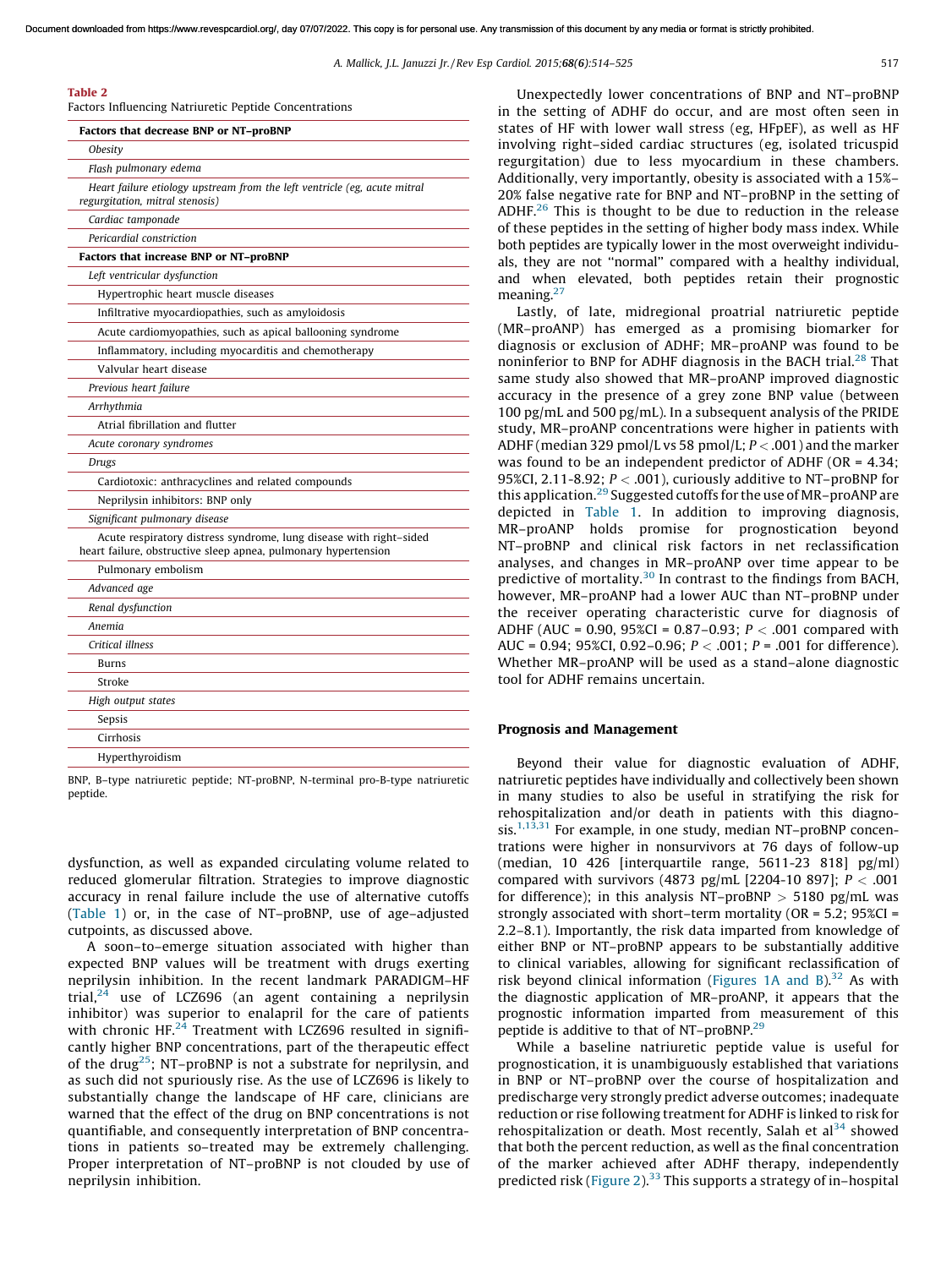<span id="page-4-0"></span>

monitoring using BNP or NT–proBNP, generally reserving 2 measurements for evaluation: baseline for diagnosis and risk stratification, and a posttreatment measurement for assessment of therapy response. $34$ 

The role of natriuretic peptides to "guide" in-hospital therapy<sup>[35](#page-9-0)</sup> is a tantalizing potential application; conceptually, since therapies for ADHF cause a reduction in natriuretic peptide concentration that parallels the improved risk for hazard, it is logical to assume that a strategy that involves robust reduction in BNP or NT–proBNP as part of discharge criteria would be superior to a strategy without such biomarker guidance. This concept has yet to be evaluated prospectively; until such data are available, logic must dictate individual acceptance of this approach.

## BEYOND THE NATRIURETIC PEPTIDES IN ACUTE DECOMPENSATED HEART FAILURE

While BNP and NT–proBNP are of significant use for the evaluation and management of patients with ADHF, it is reasonable to expect that other biomarkers may add to their value. As noted above, for example, MR–proANP supplements the dominant diagnostic and prognostic information provided by BNP or NT–proBNP. Beyond the natriuretic peptides, however, newer biomarkers, unique relative to the natriuretic peptides, hold promise to provide ''orthogonal'' biological information.[3,36](#page-9-0) In general, these biomarkers either provide additive (or superior) prognostic cardiovascular information to the natriuretic peptides or inform other diagnoses that commonly occur in patients with ADHF, such as respiratory infection or renal dysfunction.

## Soluble ST2

After the natriuretic peptides, soluble ST2 (sST2) is among the most important new biomarkers for prognostic information in HF syndromes, providing powerful prognostic information. Soluble ST2 is a protein found to be upregulated in states of mechanical strain in cardiac myocytes<sup>[37](#page-10-0)</sup> and has subsequently been shown to play an important role in myocardial hypertrophy and fibrosis.



B



Figure 1. Reclassification of risk added by biomarkers beyond a clinical model for 30-day mortality (A) and 1-year mortality (B). 95%CI, 95% confidence interval; BNP, B-type natriuretic peptide; IDI, integrated discrimination improvement; MR-proADM, midregional proadrenomedullin; MR-proANP, midregional proatrial natriuretic peptide; NRI, net reclassification improvement; NT-proBNP, N-terminal pro-B-type natriuretic peptide. Reproduced with permission from Lassaus et al. $32$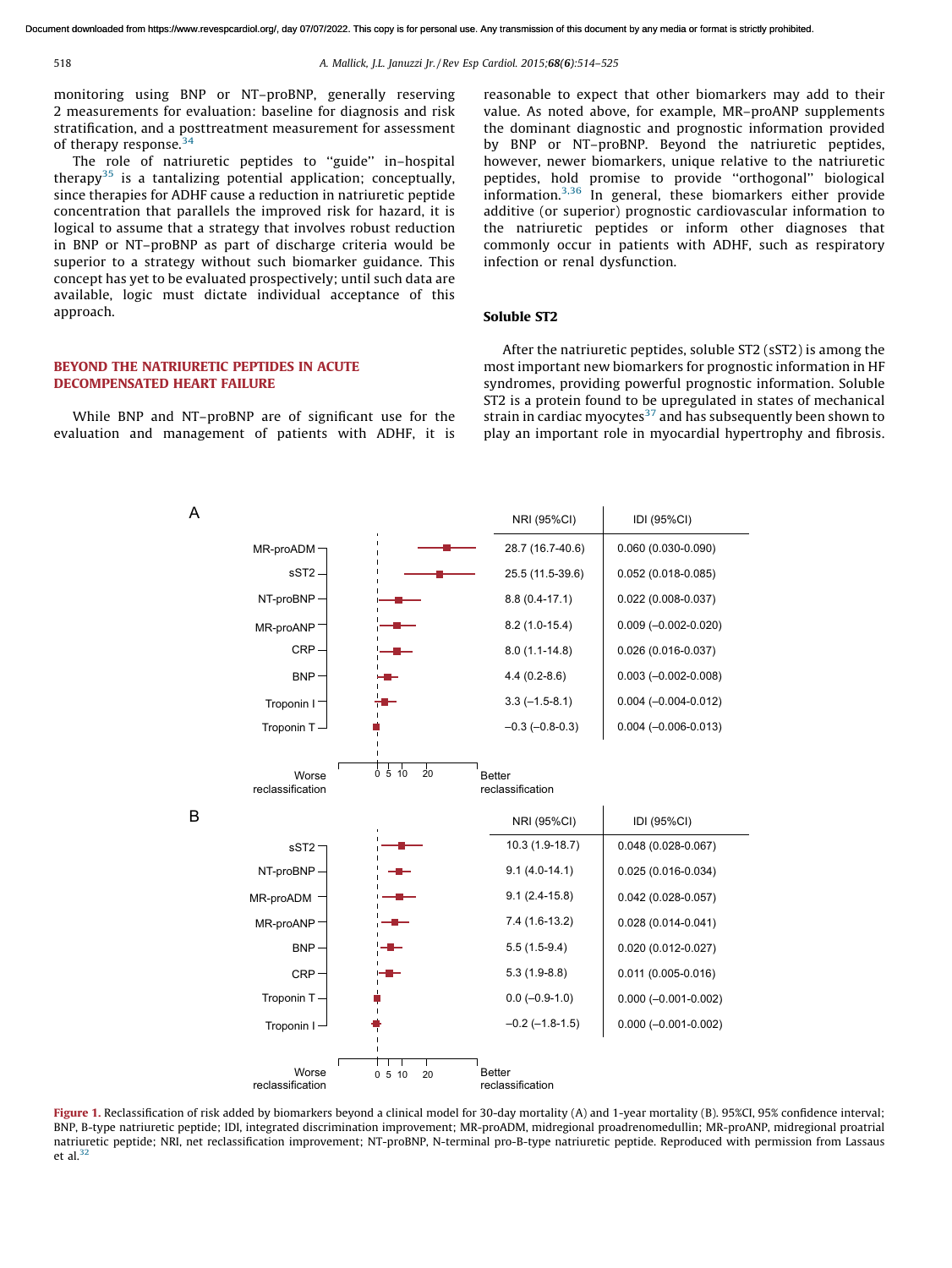*A. Mallick, J.L. Januzzi Jr. / Rev Esp Cardiol. 2015;*68(6)*:514–525* 519

<span id="page-5-0"></span>

Figure 2. Risk for death or rehospitalization for acute decompensated heart failure in hospitalized patients with acute decompensated heart failure as a function of N-terminal pro-B-type natriuretic peptide concentration achieved at discharge (A) or whether a 30% change in N-terminal pro-B-type natriuretic peptide was achieved by discharge (B). NT-proBNP, N-terminal pro-B-type natriuretic peptide. Reproduced with permission from Salah et al.<sup>3</sup>

This protein is also released by endothelial cells, and may be involved in the development of atherosclerosis and arterial hypertension.<sup>[38,39](#page-10-0)</sup>

Early data supporting sST2 measurement came from the PRIDE study.[40](#page-10-0) In this analysis of 593 patients with acute dyspnea, sST2 concentrations were higher among those with ADHF, but NT–proBNP outperformed sST2 for ADHF diagnosis (AUC = 0.94 vs 0.80; *P* < .001 for difference). However, concentrations of sST2 were highly associated with HF symptom severity and were nearly linear with risk for short– and longer–term mortality; data from PRIDE show that sST2 concentrations were the strongest predictor of mortality at 30 days, 1 year, and 4 years, superior to NT–proBNP, and any other biomarker examined in the study, including galectin-3. $^{40}$  $^{40}$  $^{40}$  Shah et al<sup>[29](#page-9-0)</sup> showed that concentrations of sST2 in patients with available echocardiography data from PRIDE were correlated with a broad variety of cardiovascular structural and functional abnormalities, including a more adversely remodeled left ventricle, lower left ventricular ejection fraction, worse diastolic compliance, and higher pulmonary artery pressures.

Using a pooled analysis, Rehman et  $al<sup>41</sup>$  $al<sup>41</sup>$  $al<sup>41</sup>$  subsequently extended the understanding of sST2 in ADHF. They again found that values of sST2 correlated with the severity of HF, finding sST2 to represent a powerful predictor of mortality in patients with both HFrEF and HFpEF; indeed, among patients with HFpEF, Manzano– Fernández et al $42$  subsequently showed sST2 to be superior to NT–proBNP for prognosis. Relative to multiple other biomarkers, Lassus et  $al^{32}$  $al^{32}$  $al^{32}$  recently showed sST2 to provide the most consistently powerful reclassification beyond clinical variables for 1–year mortality after presentation with ADHF ([Figures](#page-4-0) 1A and B). $32$ 

As noted, sST2 frequently provides prognostic information that supersedes that of BNP or NT–proBNP; however, given that the information provided by sST2 is fundamentally different than that of the natriuretic peptides, the 2 biomarkers provide additive/ multiplicative prognostic information ([Figure](#page-6-0) 3). Besides natriuretic peptides, the prognostic information from sST2 appears to be additive to highly sensitive troponin (hsTn) as well: in an analysis of 107 patients with ADHF, Pascual–Figal et al $^{43}$  $^{43}$  $^{43}$  showed that sST2, high-sensitivity troponin T (hsTnT), and NT–proBNP all provided unique prognostic information for death over a 2 year period. Concentrations of sST2 [per 10 ng/mL, hazard ratio [HR] = 1.09; 95%CI, 1.04–1.13; *P* < .001], hsTnT (per 0.1 ng/mL, HR = 1.16; 95%CI, 1.09-1.24; *P* < .001), and NT-proBNP (per 100 pg/mL, HR = 1.01; 95%CI, 1.003-1.01; *P* < .001) were each predictive of a higher risk of death. In bootstrapped models, each biomarker retained independent predictive value for mortality; patients with all 3 biomarkers below their optimal cutoff at presentation were free of death (0%) during follow–up, whereas 53% of those with elevations of all 3 biomarkers had died. For each elevated marker (from 0–3), adjusted analysis suggested a tripling of the risk of death (HR = 2.64; 95%CI, 1.63–4.28; *P* < .001). Integrated discrimination analyses indicated that the use of these 3 markers in a multimarker approach uniquely improved prediction of death.

While the baseline sST2 concentration in ADHF tells much about risk for hazard in ADHF, much as serial measurement of BNP or NT–proBNP provides incremental prognostic information in ADHF, emerging data suggest monitoring of sST2 concentrations during in–hospital treatment may afford even greater information regarding risk. Boisot et  $al<sup>44</sup>$  $al<sup>44</sup>$  $al<sup>44</sup>$  first reported the value of serial sST2 sampling in a hospitalized patient cohort. In this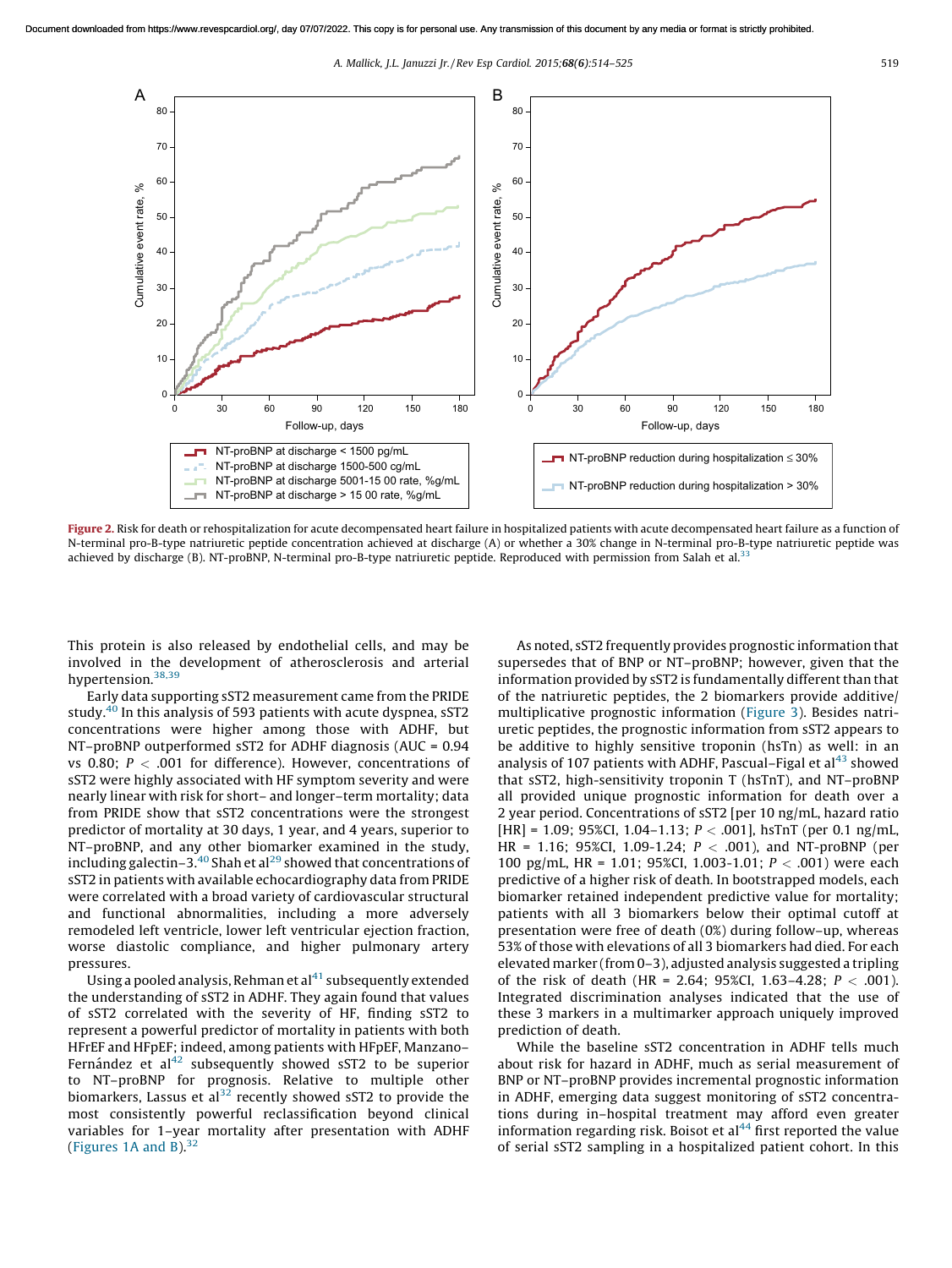<span id="page-6-0"></span>520 *A. Mallick, J.L. Januzzi Jr. / Rev Esp Cardiol. 2015;*68(6)*:514–525*



Figure 3. Risk for death after admission for acute decompensated heart failure as a function of elevated soluble  $ST2$  ( $>$  35 ng/mL) and N-terminal pro-B-type natriuretic peptide ( $> 1000$  pg/mL) during 4 years of follow-up in the PRIDE study. NT–proBNP, N-terminal pro-B-type natriuretic peptide; sSt2, soluble ST2.

analysis, the percent change in sST2 level predicted 90–day mortality; notably, those whose ST2 values decreased by 15.5% over the course of hospitalization had 7% mortality compared with 33% mortality among those patients whose ST2 values failed to decrease by 15.5%. Subsequently, in a small trial of hospitalized advanced–stage ADHF patients, any sST2 value above 104 ng/mL measured during the first 48 hours of admission to an intensive care unit strongly predicted risk for death, heart transplantation, or mechanical circulatory support (HR = 5.53; *P*  $<$  .001), and was superior to NT-proBNP, galectin-3, or high-sensitivity troponin I (hsTnI).<sup>[45](#page-10-0)</sup> In less severely ill patients with ADHF, Manzano–Fernández et al $46$  reported that both sST2 at presentation and at day 4 of hospitalization were independent predictors of mortality, such that those with sST2 values at baseline and/or day 4 below 76 ng/mL (baseline) or 46 ng/mL (day 4) had lower risks for death. Similarly, Breidthardt et al $47$ reported that a dynamic change in sST2 value from admission to discharge was a stronger predictor of mortality than baseline values alone in 207 patients with ADHF. These findings all point towards the value of serial measurement of sST2, rather than relying on baseline assessment only.

Curiously, in the Breidthardt et al study, $47$  treatment with beta–adrenergic blockers appeared to attenuate the risk for mortality predicted by an elevated sST2. These findings are reminiscent of those described previously by Gaggin et al, $48$  who described the heightened value of beta–adrenergic blockers in those with elevated sST2 concentrations in chronic ambulatory HF. Recently, data have suggested that elevated sST2 may also predict specific benefit from mineralocorticoid receptor antago-nist therapy in those recently discharged for ADHF.<sup>[49](#page-10-0)</sup> Taken together, these data suggest sST2 monitoring may not only predict risk but also may assist in therapeutic decision–making. This remains to be proven.

Unlike the natriuretic peptides, sST2 concentrations are not affected by age, body mass index, or renal dysfunction, which is a considerable advantage over BNP and NT–proBNP.[50](#page-10-0) Measurement of sST2 is currently limited to a central laboratory–based enzyme– linked immunosorbent assay that has received regulatory approval in Europe, Asia, and the United States. It is highly likely sST2 will play an important role in the future biomarker–based evaluation and management of ADHF.

#### Galectin–3

Galectin–3 is a soluble peptide secreted by activated macrophages, which activates fibroblasts to secrete collagen, and is an important upstream mediator of fibrosis, including cardiac fibrosis.[51](#page-10-0) In a rat model, infusion of galectin–3 into the pericardium led to cardiac remodeling and risk for death.<sup>[52](#page-10-0)</sup> Staining for galectin–3 in cardiac autopsies or biopsies routinely shows the presence of the protein in the interstitium of remodeled ventricles from patients with HF. Measurement of galectin–3 concentrations is possible in the circulation of patients with HF and may provide important prognostic information; in general, galectin–3 is more prognostic when measured in ADHF than in chronic HF syndromes.

The first study of galectin–3 testing in ADHF was from the PRIDE study.<sup>[53](#page-10-0)</sup> In this analysis of 559 patients, higher galectin-3 concentration was a strong independent predictor of 60–day mortality and recurrent HF admission. Subsequent analysis by Shah et al $54$  of 115 patients with acute dyspnea found that galectin–3 above a median value of 15.0 was a significant predictor of 4–year mortality independent of echocardiographic markers of disease severity and additive to the prognostic power of NT–proBNP. Similarly, De Berardinis et al<sup>[55](#page-10-0)</sup> showed galectin–3 to be prognostic in ADHF, complementary to estimation of filling pressures using bio–impedance vector analysis. Galectin–3 may be equally (or incrementally) useful for risk stratification of HFpEF compared with  $H$ FrE $F^{56}$  $F^{56}$  $F^{56}$ ; for example, in 1 study of patients with HFpEF, galectin–3 concentrations above 13.8 ng/mL were a significant predictor of risk after adjustment for age, estimated glomerular filtration rate (eGFR), anemia, diabetes, serum sodium, BNP levels, New York Heart Association functional class, and blood urea nitrogen, respectively (HR = 1.43; 95%CI, 1.07-1.91; *P* = .015).

Despite these optimistic results, galectin–3 is less prognostic in more chronic HF states, and some studies question its role even in ADHF.[57](#page-10-0) The results of the galectin–3 assay must be interpreted with caution in the presence of human antimouse antibodies and rheumatoid factor, as well as in patients previously treated with murine monoclonal antibodies, those with known autoimmune disorders, and those with hyperglobulinemia (such as in multiple myeloma), as all of these states can interfere with the assay.<sup>[58](#page-10-0)</sup> Additionally, renal dysfunction powerfully undermines the prognostic accuracy of galectin–3 to the point of raising the question of whether the major driver of concentrations of this biomarker is, in fact, renal fibrosis rather than cardiac fibrosis.<sup>[59](#page-10-0)</sup> At this point, there is insufficient evidence to support the routine use of galectin–3 in ADHF, largely due to a paucity of adequately– powered studies and contradictory cohort studies.<sup>[60](#page-10-0)</sup> Further investigation is necessary to determine the prognostic value of galectin–3 in ADHF.

### Highly–sensitive Troponin

When a patient presents with ADHF, measurement of hsTn is recommended by clinical practice guidelines as well as consensus statements $61$ ; this is mainly to seek the presence of type 1 myocardial infarction as the precipitant of ADHF. It is well– established that multiple mechanisms explain elevated hsTn concentrations in patients with ADHF, including acute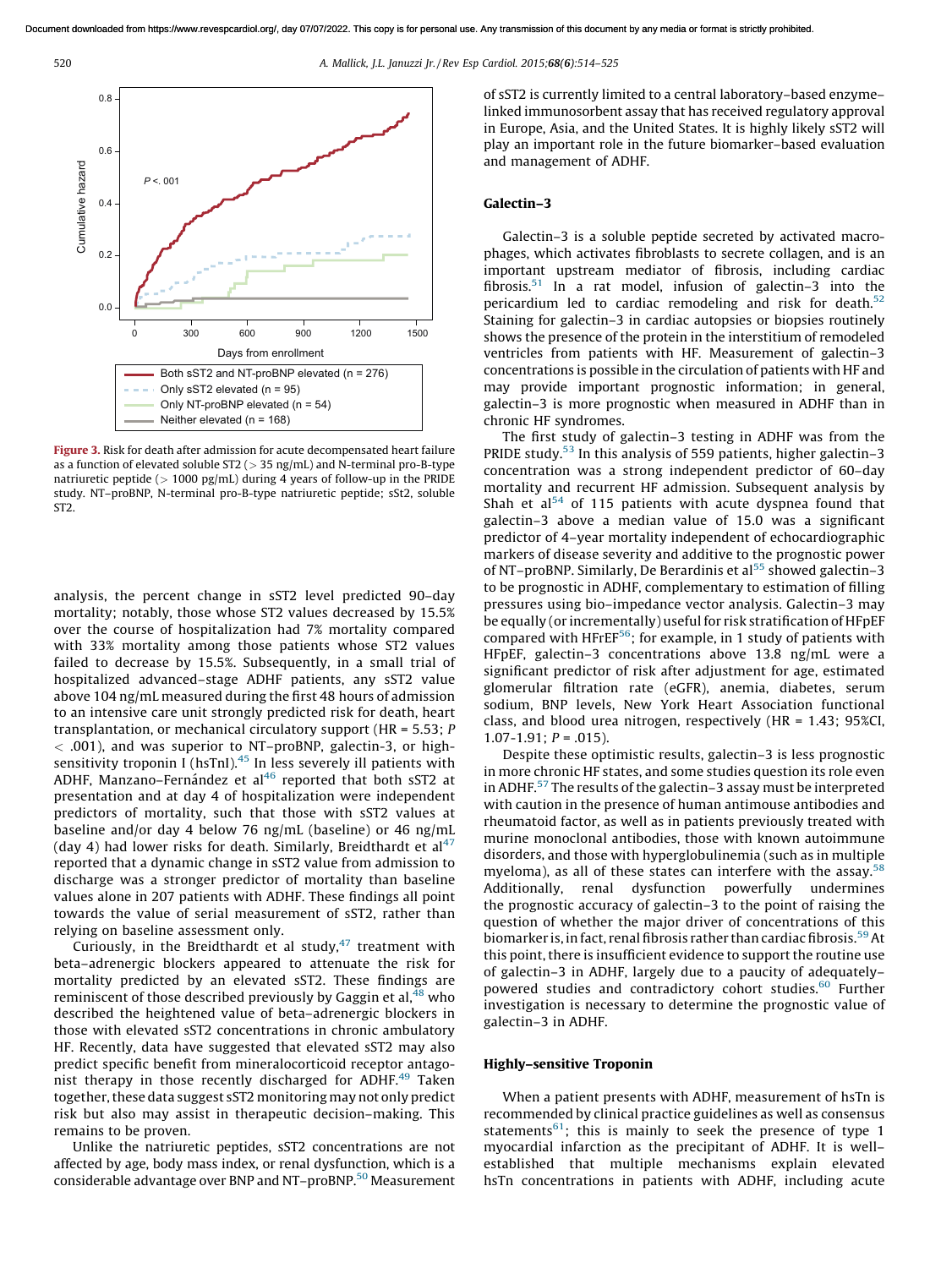myocardial infarction; however, a rise and/or fall of hsTn in this setting does not guarantee a type 1 infarction. Nonetheless, knowledge of elevated hsTn in the context of ADHF provides important prognostic information, as above, and may ultimately play an integral role in the multimarker approach to evaluation of HF syndromes, regardless of mechanism.

Compared with conventional troponin assays, hsTn methods detect substantially more myocardial necrosis in patients with HF and are incrementally prognostic, typically providing information that is additive to the natriuretic peptides and other biomarkers such as sST2.

Beyond the already–mentioned study supporting hsTnT in the prognostic evaluation of ADH $F^{43}$  $F^{43}$  $F^{43}$  (Figure 4), other studies show the prognostic utility of this biomarker in ADHF. In a study of 202 patients with ADHF without acute myocardial infarction, hsTnT was detected in 98% of participants (compared with 56% as measured with a conventional TnT method); regardless of conventional TnT, a concentration of hsTnT above 20 pg/mL identified a significantly higher risk of death (HR = 4.7; 95%CI, 1.6- 13.8; *P* = .005). Importantly, hsTnT provides valuable incremental prognostic information when the results of conventional assay are normal.[62](#page-10-0)

For example, in one study, hsTnT was particularly useful among those whose conventional TnT was below 0.03 ng/mL (the lowest cutpoint with < 10% imprecision). Similarly, in those with conventional TnT below the conventional upper reference limit, Parissis et al $^{63}$  $^{63}$  $^{63}$  showed that hsTnT provided incremental prognostic information.

With respect to monitoring, serially measured hsTn concentrations[64](#page-10-0) may inform treatment response and risk for future adverse events, compared with baseline measurements alone. In an analysis performed among 100 patients with ADHF, hsTnT decreased from day 1 to day 3  $(P = .04)$  overall, but this reduction was driven by improvements in concentrations of the biomarker in the group of patients achieving recompensation; in the subgroup of patients who remained decompensated, no significant differences were observed in hsTnT from day 1 to day 3 (*P* = .96). Similarly, deleterious trends in hsTnI from baseline to discharge may identify those at higher risk for future events.<sup>[65](#page-10-0)</sup> In this analysis of a precommercial hsTnI method, 144 patients with ADHF were followed up from admission to 90 days postdischarge. A discharge hsTnI of 23.25 ng/L or higher and BNP of 360 pg/mL or higher were both associated with increased risk for mortality and readmission (*P* = .003). Patients with increasing hsTnI during treatment had increased mortality compared with patients with stable or decreasing hsTnI (*P* = .047). Finally, a favorable change in hsTnT concentrations may predict response to therapy with certain drugs for ADHF, such as serelaxin.<sup>6</sup>

#### Midregional Proadrenomedullin

Initially isolated from human pheochromocytoma cells in the adrenal medulla, adrenomedullin (ADM) is a peptide hormone with natriuretic, vasodilatory, and hypotensive properties that is expressed in many tissue organ systems, including cardiovascular, renal, pulmonary, cerebrovascular, gastrointestinal, and endocrine tissues. $67$  Serum ADM levels are increased in  $HF^{68}$  $HF^{68}$  $HF^{68}$  and correlate with worsening systolic function, thus increasing pulmonary artery pressures and diastolic dysfunction.<sup>[69](#page-10-0)</sup> Plasma concentrations of ADM are also increased in hypertension and chronic renal disease. Infusion of ADM into patients with and without HF resulted in lower mean arterial pressure, increased heart rate, increased cardiac index, and decreased pulmonary capillary wedge pressure. In HF patients in particular, ADM infusion also decreased



Figure 4. Among patients with acute decompensated heart failure, a multimarker strategy including N-terminal pro-B-type natriuretic peptide, soluble ST2, and high-sensitivity troponin T provided independent prognostication, each reclassifying risk. hsTnT: high-sensitivity troponin T; NT-proBNP, N-terminal pro-B-type natriuretic peptide; sST2, soluble ST2. Reproduced with permission from Pascual-Figal et al.<sup>[43](#page-10-0)</sup>.

plasma aldosterone levels. Overall, these results suggest a beneficial, likely compensatory mechanism of ADM in patients with HF.<sup>[70](#page-10-0)</sup>

An assay to detect the midregional proadrenomedullin (MRproADM) has been evaluated; MR–proADM is a stable and surrogate measure for mature ADM, and provides useful prognostic information, particularly in the short–term. For example, in the BACH study of patients presenting with acute dyspnea, MR–proADM was superior to both BNP and NT–proBNP in predicting 14–day mortality and improved risk prediction for 90–day mortality when used in conjunction with the natriuretic peptides.<sup>[71](#page-10-0)</sup> In the PRIDE study<sup>[29](#page-9-0)</sup>, MR-proADM was independently prognostic for death, reclassifiying risk at 1 year (HR = 2.70; *P* < .001) and at 4 years (HR = 1.51; *P* = .03). In a multinational analysis, MR–proADM added considerable prognostic information beyond a clinical model for 30–day risk; however, its value at 1 year was less robust relative to other markers, such as the natriuretic peptides or sST2 ([Figure](#page-4-0) 1). $32$ While few data exist on changes in MR–proADM after treatment for ADHF, preliminary data suggest a significant reduction following adequate HF treatment.<sup>[72](#page-10-0)</sup> Additional studies are needed to determine the role of MR–proADM in guiding HF treatment.  $\frac{25}{20}$ <br>  $\frac{25}{20}$ <br>  $\frac{25}{20}$ <br>  $\frac{2}{20}$ <br>  $\frac{0.1}{0.0}$ <br>  $\frac{0\%}{(n=18)}$ <br> **Figure 4.** Among patie<br>
multimarker strategy in<br>
prognostication, each reg<br>
prognostication, each reg<br>
prognostication, each reg<br>
prognos

## Procalcitonin

Respiratory disorders may be confused with ADHF, and vice versa. Incorrect treatment for HF in a patient with pneumonia is potentially associated with higher risk, while a missed diagnosis of infection is also similarly grave. Finally, respiratory ailments are a common cause of HF decompensation, and the 2 diagnoses may coexist; in this setting, prognosis may be worse. While natriuretic peptides assist in diagnostic identification of ADHF, the availability of a biomarker to assist in correct diagnosis of severe infection in those with dyspnea would be welcome. Procalcitonin (PCT) is a protein that is upregulated in inflamma-tory states, especially related to bacterial pathogens<sup>[73](#page-10-0)</sup>; PCT may therefore be useful in assisting in the diagnostic evaluation of respiratory infection.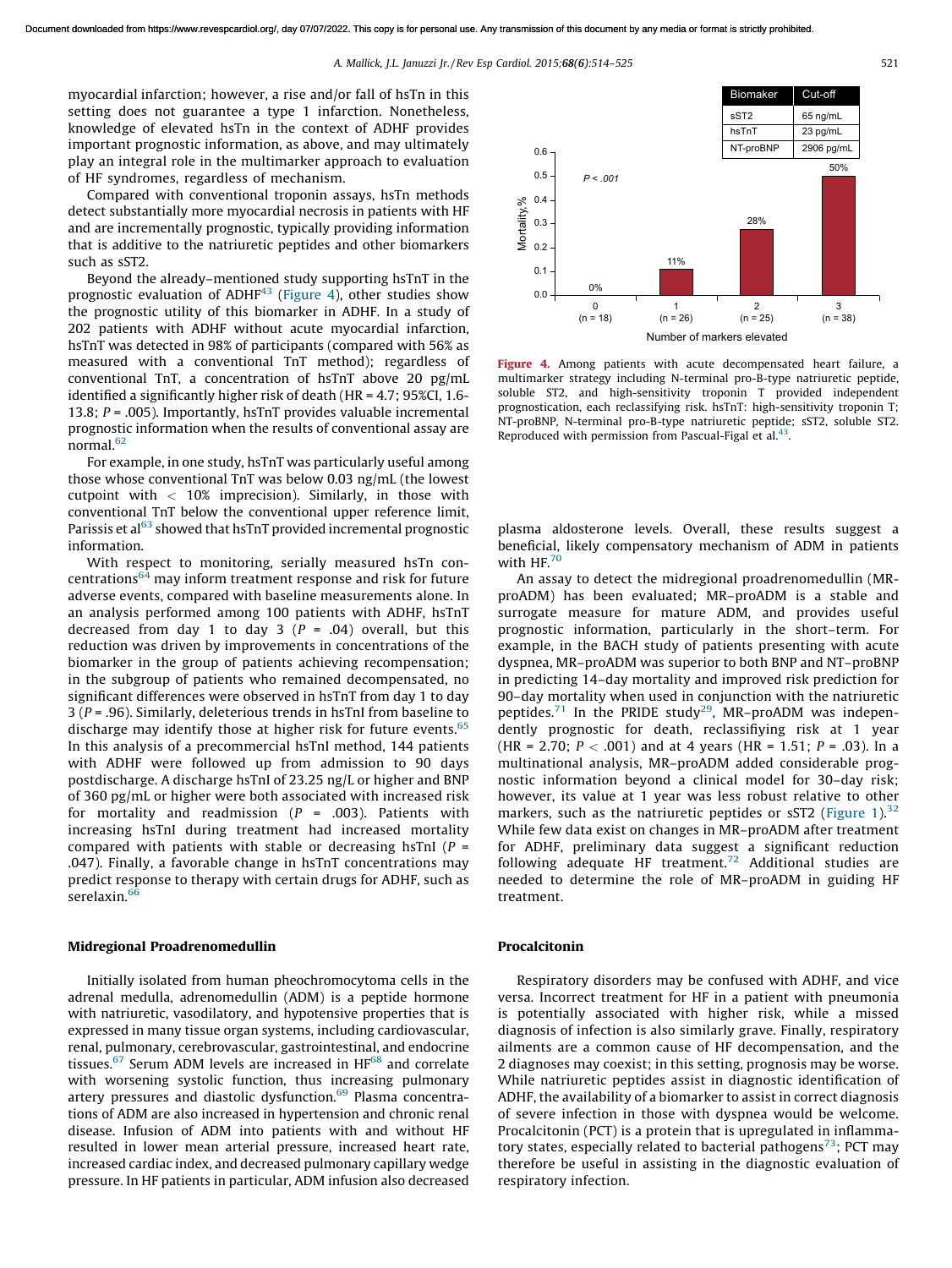In an analysis from the BACH study, Maisel et al<sup>[74](#page-10-0)</sup> showed that a diagnostic model using PCT had an AUC for diagnosis of pneumonia of 0.723; as with any biomarker, PCT is not a stand– alone test, and combining physician estimates of the probability of pneumonia with PCT values increased the accuracy to more than 86%. Notably, study participants with ADHF and  $PCT > 0.21$ ng/mL had a worse outcome if not treated with antibiotics (*P* = .05), while patients with PCT concentrations  $< 0.05$  ng/mL had a better outcome if they did not receive antibiotic therapy  $(P =$ .05), supporting the concept of antibiotic stewardship with PCT.<sup>[74](#page-10-0)</sup> A subsequent study by investigators in Switzerland found that the use of PCT vs standard care to exclude bacterial infection in HF patients presenting to the emergency department resulted in decreased death and intensive care unit admissions, 4% vs 20% (absolute difference, –16.0%; 95%CI, – 28.4% to  $-3.6\%$ ;  $P = .01$ ) and decreased antibiotic exposure (mean, 3.7  $\pm$  4.0 vs 6.5  $\pm$  4.4; difference, –2.8; 95%CI, –4.4 to – 1.2]; *P* < .01) at 30 days.[75](#page-10-0)

In the BACH analysis, patients with both ADHF and adjudicated pneumonia had the highest PCT values; notably, in a large analysis of 4698 patients from China, those with simple HF had significantly higher PCT levels than healthy controls (0.13  $\mu$ g/L vs 0.04  $\mu$ g/L; *P* < .01), whereas patients with bacterial infection complicated by ADHF had significantly higher PCT levels than those with simple infection (0.45  $\mu$ g/L vs 0.28  $\mu$ g/L; *P* < .01). Thus, the results of PCT testing must be interpreted in the context of the severity of a patient's HF.<sup>[76](#page-10-0)</sup> These results highlight the need for additional studies.

#### Renal Biomarkers

Renal function is an important prognostic variable in patients with ADHF. Whether abnormal at baseline or worsening after development of ADHF, derangement in measures of renal function, such as blood urea nitrogen, serum creatinine, or eGFR are all potently associated with adverse outcome in ADHF.[77,78](#page-10-0)

More recently, newer biomarkers for estimating renal function such as cystatin C or BTP (protein traza beta), have been examined for their ability to predict mortality in ADHF.<sup>[79](#page-10-0)</sup> In a study of 220 participants with ADHF, 53% either died or were rehospitalized for ADHF during follow–up. Those with adverse outcomes had higher BTP (1.04 mg/L [range, 0.80– 1.49 mg/L] vs 0.88 mg/L [range, 0.68–1.17 mg/L]; *P* = .003) and cystatin C (1.29 mg/L [range, 1.00–1.71 mg/L] vs 1.03 mg/L [range, 0.86–1.43 mg/L]; *P* = .001). Both BTP (HR = 1.41, 95%CI: 1.06–1.88; *P* = .018) and cystatin C (HR = 1.50, 95%CI: 1.13–2.01; *P* = .006) were significant predictors of outcome, whereas serum creatinine, eGFR rate, and blood urea nitrogen were no longer significant.

Both cystatin C and BTP have an advantage over serum creatinine in that they are more sensitive to milder forms of renal dysfunction and, as such, provide more refined risk assessment; indeed, in this analysis, in those with eGFR  $>$  60 mL/min/1.73 m<sup>2</sup>, elevated concentrations of BTP and cystatin C were both associated with a significantly higher risk of adverse clinical events (*P* < .05). Not surprisingly, researchers recently reported that a cystatin C–based CKD-EPI $^{80}$  $^{80}$  $^{80}$  equation to eGFR was superior to an equation based on serum creatinine to prognosticate in ADHF.

Beyond estimating renal function, a number of biomarkers have recently been suggested to be useful to identify renal injury. In this regard, neutrophil gelatinase–associated lipocalin (NGAL), N-acetyl-beta-D-glucosaminidase, and kidney injury molecule-1 have each been examined in ADHF. Besides being of use to prognosticate in this setting, knowledge of risk for acute kidney injury might be useful to avoid nephrotoxic exposures, such as intravenous contrast or certain nephrotoxic drugs.

Maisel et al $^{81}$  $^{81}$  $^{81}$  studied 186 patients with ADHF, measuring NGAL at admission; study participants with events had higher levels of NGAL than those without (134 ng/mL vs 84 ng/mL; *P* < .001). The AUC of the receiver operating characteristic curve for event prediction was higher for NGAL (0.72) than BNP (0.65), serum creatinine (0.57), or eGFR (0.55). In multivariate analyses, NGAL predicted events ( $P = .001$ ), while neither serum creatinine nor eGFR were significant.

Beyond representing a risk predictor, NGAL measurement may be of use to predict onset of in–hospital WRF (worsening renal function). The GREAT<sup>[82](#page-10-0)</sup> investigators recently reported that elevated NGAL in combination with an elevation in one of the natriuretic peptides (BNP or NT–proBNP) was associated with the development of WRF during hospitalization for ADHF; in logistic regression, the combination of elevated natriuretic peptide and NGAL had OR = 2.79 and OR = 3.11 (both *P* < .04) for NGAL plus BNP or NT–proBNP respectively. This is unsurprising, as the WRF due to type 1 cardiorenal syndrome is typically associated with more severe congestion; thus, the conjoined measurement of a renal injury marker plus a natriuretic peptide would be expected to be more useful than either alone to prognosticate this dreaded complication.<sup>[83](#page-10-0)</sup> In addition to predicting in–hospital WRF, NGAL also predicted in– hospital mortality.[84](#page-10-0)

N-acetyl-beta-D-glucosaminidase and kidney injury molecule-1 are urinary biomarkers. While both have been shown to predict all–cause mortality and the composite of mortality and HF rehospitalization in patients with chronic HF, independent of eGFR, $85$  recent data from the GREAT $86$  has called their utility for ADHF evaluation into question. More data are needed on the potential role of these biomarkers in ADHF.

## **CONCLUSIONS**

In addition to the diagnostic and prognostic power of the natriuretic peptides for diagnosis, triage and possibly management of ADHF, several other biomarkers have emerged as potentially useful for the practicing clinician. Even in their nascence, several biomarkers have been shown in studies to have significant predictive abilities in ADHF in patients with both HFrEF and HFpEF; among them, sST2 appears the most promising, as it not only adds considerable prognostic information to the natriuretic peptides but also allows for risk monitoring and may provide important treatment information. High–sensitivity troponin also seems promising, although therapeutic decision–making options are yet to be identified for those with an elevated hsTnT or hsTnI. However, measurement of hsTn should always be performed in a patient with ADHF primarily to identify type 1 myocardial infarction as the cause of HF decompensation. Other biomarkers are either falling in stature (eg, galectin–3) or require more data before their use can be supported (eg, MR–proADM). Beyond cardiac biomarkers, several novel markers may be useful to support clinical judgment in the emergency department setting; for example, PCT appears to be a strong candidate for the correct identification of pneumonia in patients with dyspnea and may be useful for stewardship of antibiotics. Renal function markers and renal injury markers may be useful not only to prognosticate but may also assist in therapeutic decision–making,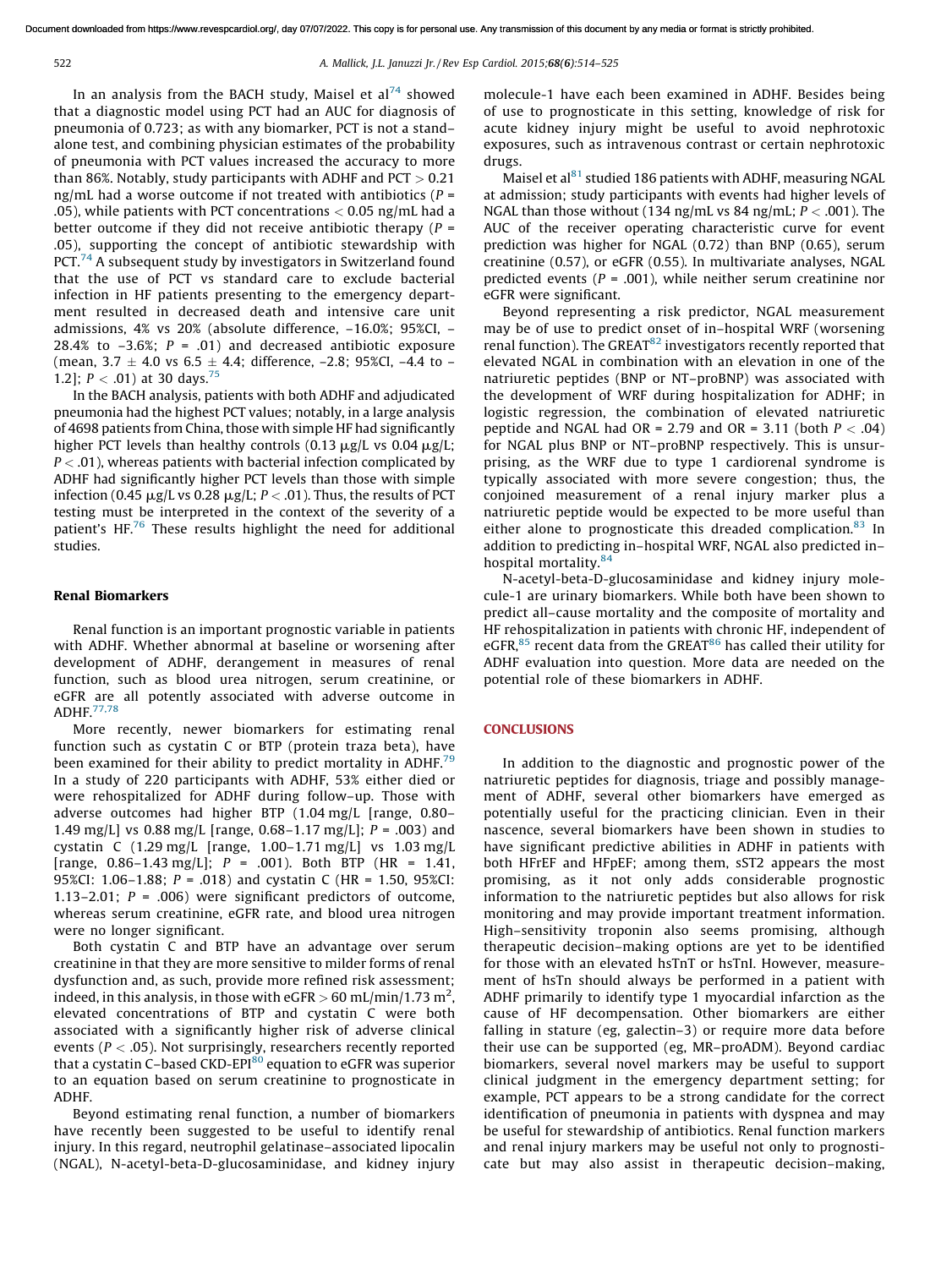<span id="page-9-0"></span>identifying patients most likely to benefit or be harmed by certain therapeutic interventions such as intravenous contrast exposure. As has been the trajectory with the natriuretic peptides, more studies are needed to determine the role of biomarker–guided therapy, but the potential of biomarkers to continue to improve the care of patients with ADHF is substantial.

### FUNDING

Dr. Januzzi is supported in part by the Desanctis Clinical Scholar Endowment and the Hutter Family Chair in Medicine.

## CONFLICTS OF INTEREST

J.L. Januzzi has received significant grant support from Siemens, Thermo–Fisher, and Singulex; modest consulting income from Roche Diagnostics, DiaDexus, Critical Diagnostics, Sphingotec, and Novartis; and significant income from participation in clinical endpoints adjudication committees for Boeringer Ingelheim, Novartis, and Amgen.

## **REFERENCES**

- 1. Green SM, [Martinez-Rumayor](http://refhub.elsevier.com/S1885-5857(15)00116-4/sbref0005) A, Gregory SA, Baggish AL, O'Donoghue ML, Green JA, et al. Clinical [uncertainty,](http://refhub.elsevier.com/S1885-5857(15)00116-4/sbref0005) diagnostic accuracy, and outcomes in emergency [department](http://refhub.elsevier.com/S1885-5857(15)00116-4/sbref0005) patients presenting with dyspnea. Arch Intern Med. 2008;168: [741–8.](http://refhub.elsevier.com/S1885-5857(15)00116-4/sbref0005)
- 2. Maisel AS, Peacock WF, [McMullin](http://refhub.elsevier.com/S1885-5857(15)00116-4/sbref0010) N, Jessie R, Fonarow GC, Wynne J, et al. Timing of [immunoreactive](http://refhub.elsevier.com/S1885-5857(15)00116-4/sbref0010) B-type natriuretic peptide levels and treatment delay in acute [decompensated](http://refhub.elsevier.com/S1885-5857(15)00116-4/sbref0010) heart failure: an ADHERE (Acute Decompen-sated Heart Failure National Registry) analysis. J Am Coll Cardiol. [2008;52:](http://refhub.elsevier.com/S1885-5857(15)00116-4/sbref0010) [534–40](http://refhub.elsevier.com/S1885-5857(15)00116-4/sbref0010).
- 3. Van [Kimmenade](http://refhub.elsevier.com/S1885-5857(15)00116-4/sbref0015) RR, Januzzi Jr JL. Emerging [biomarkers](http://refhub.elsevier.com/S1885-5857(15)00116-4/sbref0015) in heart failure. Clin Chem. [2012;58:127–38](http://refhub.elsevier.com/S1885-5857(15)00116-4/sbref0015).
- 4. Yancy CW, Jessup M, [Bozkurt](http://refhub.elsevier.com/S1885-5857(15)00116-4/sbref0020) B, Butler J, Casey Jr DE, [Drazner](http://refhub.elsevier.com/S1885-5857(15)00116-4/sbref0020) MH, et al. 2013 ACCF/AHA guideline for the [management](http://refhub.elsevier.com/S1885-5857(15)00116-4/sbref0020) of heart failure: a report of the American College of Cardiology [Foundation/American](http://refhub.elsevier.com/S1885-5857(15)00116-4/sbref0020) Heart [Association](http://refhub.elsevier.com/S1885-5857(15)00116-4/sbref0020) Task Force on Practice Guidelines. J Am Coll Cardiol. 2013; [62:e147–239](http://refhub.elsevier.com/S1885-5857(15)00116-4/sbref0020).
- 5. [Lindenfeld](http://refhub.elsevier.com/S1885-5857(15)00116-4/sbref0025) J, Albert NM, Boehmer JP, Collins SP, Ezekowitz JA, Givertz MM, et al. HFSA 2010 [comprehensive](http://refhub.elsevier.com/S1885-5857(15)00116-4/sbref0025) heart failure practice guideline. J Card Fail. [2010;16:e1–194](http://refhub.elsevier.com/S1885-5857(15)00116-4/sbref0025).
- 6. McMurray JJ, [Adamopoulos](http://refhub.elsevier.com/S1885-5857(15)00116-4/sbref0030) S, Anker SD, Auricchio A, Böhm M, Dickstein K, et al. ESC [Guidelines](http://refhub.elsevier.com/S1885-5857(15)00116-4/sbref0030) for the diagnosis and treatment of acute and chronic heart failure 2012: The Task Force for the Diagnosis and [Treatment](http://refhub.elsevier.com/S1885-5857(15)00116-4/sbref0030) of Acute and Chronic Heart Failure 2012 of the European Society of [Cardiology.](http://refhub.elsevier.com/S1885-5857(15)00116-4/sbref0030) Developed in [collaboration](http://refhub.elsevier.com/S1885-5857(15)00116-4/sbref0030) with the Heart Failure Association (HFA) of the ESC. Eur Heart J. [2012;30:1787–847](http://refhub.elsevier.com/S1885-5857(15)00116-4/sbref0030).
- 7. [Mukoyama](http://refhub.elsevier.com/S1885-5857(15)00116-4/sbref0035) M, Nakao K, Hosoda K, Suga S, Saito Y, Ogawa Y, et al. Brain [natriuretic](http://refhub.elsevier.com/S1885-5857(15)00116-4/sbref0035) peptide as a novel cardiac hormone in humans. Evidence for an exquisite dual [natriuretic](http://refhub.elsevier.com/S1885-5857(15)00116-4/sbref0035) peptide system, atrial natriuretic peptide and brain natriuretic peptide. J Clin Invest. [1991;87:1402–12](http://refhub.elsevier.com/S1885-5857(15)00116-4/sbref0035).
- 8. Kinnunen P, [Vuolteenaho](http://refhub.elsevier.com/S1885-5857(15)00116-4/sbref0040) O, Ruskoaho H. Mechanisms of atrial and brain natriuretic peptide release from rat ventricular [myocardium:](http://refhub.elsevier.com/S1885-5857(15)00116-4/sbref0040) effect of stretching. Endocrinology. [1993;132:1961–70.](http://refhub.elsevier.com/S1885-5857(15)00116-4/sbref0040)
- 9. Liang F, O'Rear J, [Schellenberger](http://refhub.elsevier.com/S1885-5857(15)00116-4/sbref0045) U, Tai L, Lasecki M, Schreiner GF, et al. Evidence for functional [heterogeneity](http://refhub.elsevier.com/S1885-5857(15)00116-4/sbref0045) of circulating B-type natriuretic peptide. J Am Coll Cardiol. [2007;49:1071–8](http://refhub.elsevier.com/S1885-5857(15)00116-4/sbref0045).
- 10. [Hawkridge](http://refhub.elsevier.com/S1885-5857(15)00116-4/sbref0050) AM, Heublein DM, Bergen 3rd HR, [Cataliotti](http://refhub.elsevier.com/S1885-5857(15)00116-4/sbref0050) A, [Burnett](http://refhub.elsevier.com/S1885-5857(15)00116-4/sbref0050) Jr JC, Muddiman DC. [Quantitative](http://refhub.elsevier.com/S1885-5857(15)00116-4/sbref0050) mass spectral evidence for the absence of circulating brain [natriuretic](http://refhub.elsevier.com/S1885-5857(15)00116-4/sbref0050) peptide (BNP-32) in severe human heart failure. Proc Natl Acad Sci U S A. [2005;102:17442–7](http://refhub.elsevier.com/S1885-5857(15)00116-4/sbref0050).
- 11. Maisel AS, [Krishnaswamy](http://refhub.elsevier.com/S1885-5857(15)00116-4/sbref0055) P, Nowak RM, McCord J, Hollander JE, Duc P, et al. Rapid [measurement](http://refhub.elsevier.com/S1885-5857(15)00116-4/sbref0055) of B-type natriuretic peptide in the emergency diagnosis of heart failure. N Engl J Med. [2002;347:161–7](http://refhub.elsevier.com/S1885-5857(15)00116-4/sbref0055).
- 12. Januzzi Jr JL, Camargo CA, [Anwaruddin](http://refhub.elsevier.com/S1885-5857(15)00116-4/sbref0060) S, Baggish AL, Chen AA, Krauser DG, et al. The N-terminal Pro-BNP [investigation](http://refhub.elsevier.com/S1885-5857(15)00116-4/sbref0060) of dyspnea in the emergency department (PRIDE) study. Am J Cardiol. [2005;95:948–54.](http://refhub.elsevier.com/S1885-5857(15)00116-4/sbref0060)
- 13. Januzzi JL, Van Kimmenade R, Lainchbury J, Bayes-Genis A, [Ordonez-Llanos](http://refhub.elsevier.com/S1885-5857(15)00116-4/sbref0065) J, [Santalo-Bel](http://refhub.elsevier.com/S1885-5857(15)00116-4/sbref0065) M, et al. NT-proBNP testing for diagnosis and short-term prognosis in acute destabilized heart failure: an [international](http://refhub.elsevier.com/S1885-5857(15)00116-4/sbref0065) pooled analysis of 1256 patients: the International [Collaborative](http://refhub.elsevier.com/S1885-5857(15)00116-4/sbref0065) of NT-proBNP Study. Eur Heart J. [2006;27:330–7](http://refhub.elsevier.com/S1885-5857(15)00116-4/sbref0065).
- 14. [Krishnaswamy](http://refhub.elsevier.com/S1885-5857(15)00116-4/sbref0070) P, Lubien E, Clopton P, Koon J, Kazanegra R, Wanner E, et al. Utility of [B-natriuretic](http://refhub.elsevier.com/S1885-5857(15)00116-4/sbref0070) peptide levels in identifying patients with left ventricular systolic or diastolic [dysfunction.](http://refhub.elsevier.com/S1885-5857(15)00116-4/sbref0070) Am J Med. 2001;111: [274–9](http://refhub.elsevier.com/S1885-5857(15)00116-4/sbref0070).
- 15. Maisel AS, McCord J, Nowak RM, [Hollander](http://refhub.elsevier.com/S1885-5857(15)00116-4/sbref0075) JE, Wu AH, Duc P, et al. Bedside B-Type natriuretic peptide in the [emergency](http://refhub.elsevier.com/S1885-5857(15)00116-4/sbref0075) diagnosis of heart failure with reduced or [preserved](http://refhub.elsevier.com/S1885-5857(15)00116-4/sbref0075) ejection fraction. Results from the Breathing Not Properly Multinational Study. J Am Coll Cardiol. [2003;41:2010–7.](http://refhub.elsevier.com/S1885-5857(15)00116-4/sbref0075)
- 16. Moe GW, Howlett J, Januzzi JL, Zowall H; Canadian [Multicenter](http://refhub.elsevier.com/S1885-5857(15)00116-4/sbref0080) Improved Management of Patients With Congestive Heart Failure [\(IMPROVE-CHF\)](http://refhub.elsevier.com/S1885-5857(15)00116-4/sbref0080) Study [Investigators.](http://refhub.elsevier.com/S1885-5857(15)00116-4/sbref0080) N-terminal pro-B-type natriuretic peptide testing improves the [management](http://refhub.elsevier.com/S1885-5857(15)00116-4/sbref0080) of patients with suspected acute heart failure: primary results of the Canadian prospective randomized multicenter [IMPROVE-CHF](http://refhub.elsevier.com/S1885-5857(15)00116-4/sbref0080) study. Circulation. [2007;115:3103–10](http://refhub.elsevier.com/S1885-5857(15)00116-4/sbref0080).
- 17. Mueller C, [Laule-Kilian](http://refhub.elsevier.com/S1885-5857(15)00116-4/sbref0085) K, Schindler C, Klima T, Frana B, Rodriguez D, et al. Cost[effectiveness](http://refhub.elsevier.com/S1885-5857(15)00116-4/sbref0085) of B-type natriuretic peptide testing in patients with acute dyspnea. Arch Intern Med. [2006;166:1081–7.](http://refhub.elsevier.com/S1885-5857(15)00116-4/sbref0085)
- 18. [Siebert](http://refhub.elsevier.com/S1885-5857(15)00116-4/sbref0090) U, Januzzi Jr JL, Beinfeld MT, Cameron R, Gazelle GS. [Cost-effectiveness](http://refhub.elsevier.com/S1885-5857(15)00116-4/sbref0090) of using [N-terminal](http://refhub.elsevier.com/S1885-5857(15)00116-4/sbref0090) pro-brain natriuretic peptide to guide the diagnostic assessment and [management](http://refhub.elsevier.com/S1885-5857(15)00116-4/sbref0090) of dyspneic patients in the emergency department. Am J Cardiol. [2006;98:800–5.](http://refhub.elsevier.com/S1885-5857(15)00116-4/sbref0090)
- 19. Van [Kimmenade](http://refhub.elsevier.com/S1885-5857(15)00116-4/sbref0095) RR, Pinto YM, Januzzi Jr JL. Importance and [interpretation](http://refhub.elsevier.com/S1885-5857(15)00116-4/sbref0095) of intermediate (gray zone) [amino-terminal](http://refhub.elsevier.com/S1885-5857(15)00116-4/sbref0095) pro-B-type natriuretic peptide concentrations. Am J Cardiol. [2008;101:39–42.](http://refhub.elsevier.com/S1885-5857(15)00116-4/sbref0095)
- 20. [Steinhart](http://refhub.elsevier.com/S1885-5857(15)00116-4/sbref0100) B, Thorpe KE, Bayoumi AM, Moe G, Januzzi Jr JL, Mazer CD. [Improving](http://refhub.elsevier.com/S1885-5857(15)00116-4/sbref0100) the diagnosis of acute heart failure using a validated [prediction](http://refhub.elsevier.com/S1885-5857(15)00116-4/sbref0100) model. J Am Coll Cardiol. [2009;54:1515–21.](http://refhub.elsevier.com/S1885-5857(15)00116-4/sbref0100)
- 21. Baggish AL, Van [Kimmenade](http://refhub.elsevier.com/S1885-5857(15)00116-4/sbref0105) RR, Januzzi Jr JL. The [differential](http://refhub.elsevier.com/S1885-5857(15)00116-4/sbref0105) diagnosis of an elevated [amino-terminal](http://refhub.elsevier.com/S1885-5857(15)00116-4/sbref0105) pro-B-type natriuretic peptide level. Am J Cardiol. [2008;101:43–8](http://refhub.elsevier.com/S1885-5857(15)00116-4/sbref0105).
- 22. Kucher N, Printzen G, Goldhaber SZ. Prognostic role of brain [natriuretic](http://refhub.elsevier.com/S1885-5857(15)00116-4/sbref0110) peptide in acute pulmonary embolism. Circulation. [2003;107:2545–7.](http://refhub.elsevier.com/S1885-5857(15)00116-4/sbref0110)
- 23. Van [Kimmenade](http://refhub.elsevier.com/S1885-5857(15)00116-4/sbref0115) RR, Januzzi Jr JL, Bakker JA, Houben AJ, [Rennenberg](http://refhub.elsevier.com/S1885-5857(15)00116-4/sbref0115) R, Kroon AA, et al. Renal clearance of B-type [natriuretic](http://refhub.elsevier.com/S1885-5857(15)00116-4/sbref0115) peptide and amino terminal pro-B-type natriuretic peptide a mechanistic study in [hypertensive](http://refhub.elsevier.com/S1885-5857(15)00116-4/sbref0115) subjects. J Am Coll Cardiol. [2009;53:884–90.](http://refhub.elsevier.com/S1885-5857(15)00116-4/sbref0115)
- 24. [McMurray](http://refhub.elsevier.com/S1885-5857(15)00116-4/sbref0120) JJ, Packer M, Desai AS, Gong J, Lefkowitz MP, Rizkala AR, et al. [Angiotensin-neprilysin](http://refhub.elsevier.com/S1885-5857(15)00116-4/sbref0120) inhibition versus enalapril in heart failure. N Engl J Med. [2014;371:993–1004.](http://refhub.elsevier.com/S1885-5857(15)00116-4/sbref0120)
- 25. Packer M, [McMurray](http://refhub.elsevier.com/S1885-5857(15)00116-4/sbref0125) JJ, Desai AS, Gong J, Lefkowitz MP, Rizkala AR, et al. [Angiotensin](http://refhub.elsevier.com/S1885-5857(15)00116-4/sbref0125) receptor neprilysin inhibition compared with enalapril on the risk of clinical [progression](http://refhub.elsevier.com/S1885-5857(15)00116-4/sbref0125) in surviving patients with heart failure. Circulation. [2015;131:54–61](http://refhub.elsevier.com/S1885-5857(15)00116-4/sbref0125).
- 26. Krauser DG, Lloyd-Jones DM, Chae CU, Cameron R, [Anwaruddin](http://refhub.elsevier.com/S1885-5857(15)00116-4/sbref0130) S, Baggish AL, et al. Effect of body mass index on [natriuretic](http://refhub.elsevier.com/S1885-5857(15)00116-4/sbref0130) peptide levels in patients with acute congestive heart failure: a ProBNP [Investigation](http://refhub.elsevier.com/S1885-5857(15)00116-4/sbref0130) of Dyspnea in the Emergency [Department](http://refhub.elsevier.com/S1885-5857(15)00116-4/sbref0130) (PRIDE) substudy. Am Heart J. 2005;149: [744–50.](http://refhub.elsevier.com/S1885-5857(15)00116-4/sbref0130)
- 27. Bayes-Genis A, Lloyd-Jones DM, Van [Kimmenade](http://refhub.elsevier.com/S1885-5857(15)00116-4/sbref0135) RR, Lainchbury JG, Richards AM, Ordonez-Llanos J, et al. Effect of body mass index on diagnostic and prognostic usefulness of [amino-terminal](http://refhub.elsevier.com/S1885-5857(15)00116-4/sbref0135) pro-brain natriuretic peptide in patients with acute dyspnea. Arch Intern Med. [2007;167:](http://refhub.elsevier.com/S1885-5857(15)00116-4/sbref0135) [400–7](http://refhub.elsevier.com/S1885-5857(15)00116-4/sbref0135).
- 28. Maisel A, Mueller C, Nowak R, Peacock WF, Landsberg JW, [Ponikowski](http://refhub.elsevier.com/S1885-5857(15)00116-4/sbref0140) P, et al. Mid-region [pro-hormone](http://refhub.elsevier.com/S1885-5857(15)00116-4/sbref0140) markers for diagnosis and prognosis in acute dyspnea: results from the BACH [\(Biomarkers](http://refhub.elsevier.com/S1885-5857(15)00116-4/sbref0140) in Acute Heart Failure) trial. J Am Coll Cardiol. [2010;55:2062–76.](http://refhub.elsevier.com/S1885-5857(15)00116-4/sbref0140)
- 29. Shah RV, Truong QA, Gaggin HK, [Pfannkuche](http://refhub.elsevier.com/S1885-5857(15)00116-4/sbref0145) J, Hartmann O, [Januzzi](http://refhub.elsevier.com/S1885-5857(15)00116-4/sbref0145) Jr JL. Midregional pro-atrial natriuretic peptide and [pro-adrenomedullin](http://refhub.elsevier.com/S1885-5857(15)00116-4/sbref0145) testing for the diagnostic and [prognostic](http://refhub.elsevier.com/S1885-5857(15)00116-4/sbref0145) evaluation of patients with acute dyspnoea. Eur Heart J. [2012;33:2197–205.](http://refhub.elsevier.com/S1885-5857(15)00116-4/sbref0145)
- 30. Masson S, Latini R, [Carbonieri](http://refhub.elsevier.com/S1885-5857(15)00116-4/sbref0150) E, Moretti L, Rossi MG, Ciricugno S, et al. The predictive value of stable precursor fragments of [vasoactive](http://refhub.elsevier.com/S1885-5857(15)00116-4/sbref0150) peptides in patients with chronic heart failure: data from the [GISSI-heart](http://refhub.elsevier.com/S1885-5857(15)00116-4/sbref0150) failure (GISSI-HF) trial. Eur J Heart Fail. [2010;12:338–47](http://refhub.elsevier.com/S1885-5857(15)00116-4/sbref0150).
- 31. Rehman SU, [Martinez-Rumayor](http://refhub.elsevier.com/S1885-5857(15)00116-4/sbref0155) A, Mueller T, Januzzi Jr JL. [Independent](http://refhub.elsevier.com/S1885-5857(15)00116-4/sbref0155) and incremental prognostic value of [multimarker](http://refhub.elsevier.com/S1885-5857(15)00116-4/sbref0155) testing in acute dyspnea: results from the ProBNP [Investigation](http://refhub.elsevier.com/S1885-5857(15)00116-4/sbref0155) of Dyspnea in the Emergency Department (PRIDE) study. Clin Chim Acta. [2008;392:41–5](http://refhub.elsevier.com/S1885-5857(15)00116-4/sbref0155).
- 32. Lassus J, Gayat E, Mueller C, [Peacock](http://refhub.elsevier.com/S1885-5857(15)00116-4/sbref0160) WF, Spinar J, Harjola VP, et al. [Incremental](http://refhub.elsevier.com/S1885-5857(15)00116-4/sbref0160) value of biomarkers to clinical variables for mortality prediction in acutely [decompensated](http://refhub.elsevier.com/S1885-5857(15)00116-4/sbref0160) heart failure: the Multinational Observational Cohort on Acute Heart Failure (MOCA) study. Int J Cardiol. [2013;168:](http://refhub.elsevier.com/S1885-5857(15)00116-4/sbref0160) [2186–94](http://refhub.elsevier.com/S1885-5857(15)00116-4/sbref0160).
- 33. Salah K, Kok WE, Eurlings LW, [Bettencourt](http://refhub.elsevier.com/S1885-5857(15)00116-4/sbref0165) P, Pimenta JM, Metra M, et al. A novel discharge risk model for patients hospitalised for acute [decompensated](http://refhub.elsevier.com/S1885-5857(15)00116-4/sbref0165) heart failure [incorporating](http://refhub.elsevier.com/S1885-5857(15)00116-4/sbref0165) N-terminal pro-B-type natriuretic peptide levels: a European coLlaboration on Acute [decompeNsated](http://refhub.elsevier.com/S1885-5857(15)00116-4/sbref0165) Heart Failure: ELAN-HF Score. Heart. [2014;100:115–25.](http://refhub.elsevier.com/S1885-5857(15)00116-4/sbref0165)
- 34. Januzzi Jr JL, Maisel AS, Silver M, Xue Y, DeFilippi C. [Natriuretic](http://refhub.elsevier.com/S1885-5857(15)00116-4/sbref0170) peptide testing for predicting adverse events following heart failure [hospitalization.](http://refhub.elsevier.com/S1885-5857(15)00116-4/sbref0170) Congest Heart Fail. [2012;18](http://refhub.elsevier.com/S1885-5857(15)00116-4/sbref0170) Suppl 1:S9–13.
- 35. [Bhardwaj](http://refhub.elsevier.com/S1885-5857(15)00116-4/sbref0175) A, Januzzi Jr JL. Natriuretic [peptide-guided](http://refhub.elsevier.com/S1885-5857(15)00116-4/sbref0175) management of acutely [destabilized](http://refhub.elsevier.com/S1885-5857(15)00116-4/sbref0175) heart failure: rationale and treatment algorithm. Crit Pathw Cardiol. [2009;8:146–50.](http://refhub.elsevier.com/S1885-5857(15)00116-4/sbref0175)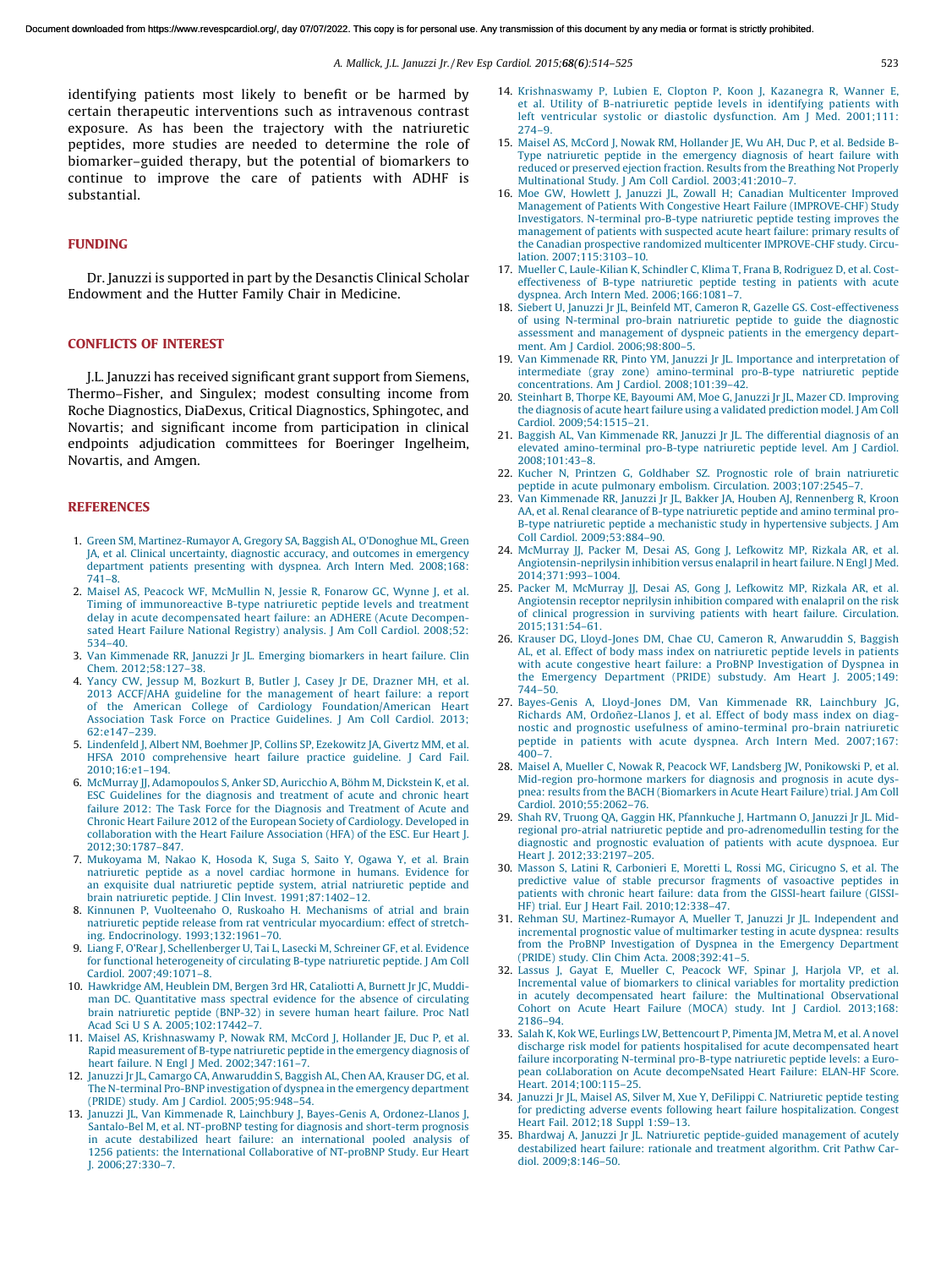#### <span id="page-10-0"></span>Document downloaded from https://www.revespcardiol.org/, day 07/07/2022. This copy is for personal use. Any transmission of this document by any media or format is strictly prohibited.

#### 524 *A. Mallick, J.L. Januzzi Jr. / Rev Esp Cardiol. 2015;*68(6)*:514–525*

- 36. Januzzi Jr JL, Felker GM. Surfing the [biomarker](http://refhub.elsevier.com/S1885-5857(15)00116-4/sbref0180) tsunami at JACC: heart failure. JACC Heart Fail. [2013;1:213–5](http://refhub.elsevier.com/S1885-5857(15)00116-4/sbref0180).
- 37. Weinberg EO, Shimpo M, De Keulenaer GW, [MacGillivray](http://refhub.elsevier.com/S1885-5857(15)00116-4/sbref0185) C, Tominaga S, Solomon SD, et al. Expression and regulation of ST2, an [interleukin-1](http://refhub.elsevier.com/S1885-5857(15)00116-4/sbref0185) receptor family member, in [cardiomyocytes](http://refhub.elsevier.com/S1885-5857(15)00116-4/sbref0185) and myocardial infarction. Circulation. [2002;106:2961–6](http://refhub.elsevier.com/S1885-5857(15)00116-4/sbref0185).
- 38. Ho JE, Larson MG, [Ghorbani](http://refhub.elsevier.com/S1885-5857(15)00116-4/sbref0190) A, Cheng S, Vasan RS, Wang TJ, et al. Soluble ST2 predicts elevated SBP in the [community.](http://refhub.elsevier.com/S1885-5857(15)00116-4/sbref0190) J Hypertens. 2013;31: [1431–6.](http://refhub.elsevier.com/S1885-5857(15)00116-4/sbref0190)
- 39. [Coglianese](http://refhub.elsevier.com/S1885-5857(15)00116-4/sbref0195) EE, Larson MG, Vasan RS, Ho JE, Ghorbani A, McCabe EL, et al. [Distribution](http://refhub.elsevier.com/S1885-5857(15)00116-4/sbref0195) and clinical correlates of the interleukin receptor family member soluble ST2 in the [Framingham](http://refhub.elsevier.com/S1885-5857(15)00116-4/sbref0195) Heart Study. Clin Chem. [2012;58:1673–81.](http://refhub.elsevier.com/S1885-5857(15)00116-4/sbref0195)
- 40. Januzzi Jr JL, [Peacock](http://refhub.elsevier.com/S1885-5857(15)00116-4/sbref0200) WF, Maisel AS, Chae CU, Jesse RL, Baggish AL, et al. [Measurement](http://refhub.elsevier.com/S1885-5857(15)00116-4/sbref0200) of the interleukin family member ST2 in patients with acute dyspnea: results from the PRIDE (Pro-Brain Natriuretic Peptide [Investigation](http://refhub.elsevier.com/S1885-5857(15)00116-4/sbref0200) of Dyspnea in the Emergency [Department\)](http://refhub.elsevier.com/S1885-5857(15)00116-4/sbref0200) study. J Am Coll Cardiol. 2007;50: [607–13](http://refhub.elsevier.com/S1885-5857(15)00116-4/sbref0200).
- 41. [Rehman](http://refhub.elsevier.com/S1885-5857(15)00116-4/sbref0205) SU, Mueller T, Januzzi Jr JL. [Characteristics](http://refhub.elsevier.com/S1885-5857(15)00116-4/sbref0205) of the novel interleukin family [biomarker](http://refhub.elsevier.com/S1885-5857(15)00116-4/sbref0205) ST2 in patients with acute heart failure. J Am Coll Cardiol. [2008;52:1458–65](http://refhub.elsevier.com/S1885-5857(15)00116-4/sbref0205).
- 42. Manzano-Fernández S, Mueller T, Pascual-Figal D, Truong QA, Januzzi JL. Usefulness of soluble [concentrations](http://refhub.elsevier.com/S1885-5857(15)00116-4/sbref0210) of interleukin family member ST2 as predictor of mortality in patients with acutely [decompensated](http://refhub.elsevier.com/S1885-5857(15)00116-4/sbref0210) heart failure relative to left [ventricular](http://refhub.elsevier.com/S1885-5857(15)00116-4/sbref0210) ejection fraction. Am J Cardiol. 2011; [107:259–67](http://refhub.elsevier.com/S1885-5857(15)00116-4/sbref0210).
- 43. Pascual-Figal DA, Manzano-Fernández S, Boronat M, Casas T, Garrido IP, Bonaque JC, et al. Soluble ST2, [high-sensitivity](http://refhub.elsevier.com/S1885-5857(15)00116-4/sbref0215) troponin T- and N-terminal pro-B-type natriuretic peptide: [complementary](http://refhub.elsevier.com/S1885-5857(15)00116-4/sbref0215) role for risk stratification in acutely decompensated heart failure. Eur J Heart Fail. [2011;13:718–25](http://refhub.elsevier.com/S1885-5857(15)00116-4/sbref0215).
- 44. Boisot S, Beede J, Isakson S, Chiu A, Clopton P, Januzzi J, et al. Serial [sampling](http://refhub.elsevier.com/S1885-5857(15)00116-4/sbref0220) of ST2 predicts 90-day mortality following [destabilized](http://refhub.elsevier.com/S1885-5857(15)00116-4/sbref0220) heart failure. J Card Fail. [2008;14:732–8](http://refhub.elsevier.com/S1885-5857(15)00116-4/sbref0220).
- 45. Zilinski JL, Shah RV, Gaggin HK, Gantzer ML, Wang TJ, Januzzi JL. [Measurement](http://refhub.elsevier.com/S1885-5857(15)00116-4/sbref0225) of multiple [biomarkers](http://refhub.elsevier.com/S1885-5857(15)00116-4/sbref0225) in advanced stage heart failure patients treated with pulmonary artery catheter guided therapy. Crit Care. [2012;16:R135](http://refhub.elsevier.com/S1885-5857(15)00116-4/sbref0225).
- 46. Manzano-Fernández S, Januzzi JL, Pastor-Pérez FJ, Bonaque-González JC, Boronat-Garcia M, [Pascual-Figal](http://refhub.elsevier.com/S1885-5857(15)00116-4/sbref0230) DA, et al. Serial monitoring of soluble interleukin family member ST2 in patients with acutely [decompensated](http://refhub.elsevier.com/S1885-5857(15)00116-4/sbref0230) heart failure. Cardiology. [2012;122:158–66.](http://refhub.elsevier.com/S1885-5857(15)00116-4/sbref0230)
- 47. Breidthardt T, Balmelli C, [Twerenbold](http://refhub.elsevier.com/S1885-5857(15)00116-4/sbref0235) R, Mosimann T, Espinola J, Haaf P, et al. Heart failure [therapy-induced](http://refhub.elsevier.com/S1885-5857(15)00116-4/sbref0235) early ST2 changes may offer long-term therapy guidance. J Card Fail. [2013;19:821–8](http://refhub.elsevier.com/S1885-5857(15)00116-4/sbref0235).
- 48. Gaggin HK, Motiwala S, [Bhardwaj](http://refhub.elsevier.com/S1885-5857(15)00116-4/sbref0240) A, Parks KA, Januzzi Jr JL. Soluble [concentra](http://refhub.elsevier.com/S1885-5857(15)00116-4/sbref0240)tions of the [interleukin](http://refhub.elsevier.com/S1885-5857(15)00116-4/sbref0240) receptor family mem[b](http://refhub.elsevier.com/S1885-5857(15)00116-4/sbref0240)er ST2 and  $\beta$ [-blocker](http://refhub.elsevier.com/S1885-5857(15)00116-4/sbref0240) therapy in chronic heart failure. Circ Heart Fail. [2013;6:1206–13](http://refhub.elsevier.com/S1885-5857(15)00116-4/sbref0240).
- 49. Maisel A, Xue Y, Van [Veldhuisen](http://refhub.elsevier.com/S1885-5857(15)00116-4/sbref0245) DJ, Voors AA, Jaarsma T, Pang PS, et al. Effect of spironolactone on 30-day death and heart failure [rehospitalization](http://refhub.elsevier.com/S1885-5857(15)00116-4/sbref0245) (from the COACH Study). Am J Cardiol. [2014;114:737–42.](http://refhub.elsevier.com/S1885-5857(15)00116-4/sbref0245)
- 50. [Dieplinger](http://refhub.elsevier.com/S1885-5857(15)00116-4/sbref0250) B, Januzzi Jr JL, Steinmair M, Gabriel C, Poelz W, [Haltmayer](http://refhub.elsevier.com/S1885-5857(15)00116-4/sbref0250) M, et al. Analytical and clinical evaluation of a novel [high-sensitivity](http://refhub.elsevier.com/S1885-5857(15)00116-4/sbref0250) assay for measurement of soluble ST2 in human [plasma—the](http://refhub.elsevier.com/S1885-5857(15)00116-4/sbref0250) Presage ST2 assay. Clin Chim Acta. [2009;409:33–40](http://refhub.elsevier.com/S1885-5857(15)00116-4/sbref0250).
- 51. Creemers EE, Pinto YM. Molecular [mechanisms](http://refhub.elsevier.com/S1885-5857(15)00116-4/sbref0255) that control interstitial fibrosis in the [pressure-overloaded](http://refhub.elsevier.com/S1885-5857(15)00116-4/sbref0255) heart. Cardiovasc Res. 2011;89:265–72.
- 52. Sharma UC, Pokharel S, Van Brakel TJ, Van Berlo JH, [Cleutjens](http://refhub.elsevier.com/S1885-5857(15)00116-4/sbref0260) JP, Schroen B, et al. Galectin-3 marks activated [macrophages](http://refhub.elsevier.com/S1885-5857(15)00116-4/sbref0260) in failure-prone hypertrophied hearts and contributes to cardiac [dysfunction.](http://refhub.elsevier.com/S1885-5857(15)00116-4/sbref0260) Circulation. 2004;110: [3121–8](http://refhub.elsevier.com/S1885-5857(15)00116-4/sbref0260).
- 53. Van [Kimmenade](http://refhub.elsevier.com/S1885-5857(15)00116-4/sbref0265) RR, Januzzi Jr JL, Ellinor PT, [Sharma](http://refhub.elsevier.com/S1885-5857(15)00116-4/sbref0265) UC, Bakker JA, Low AF, et al. Utility of [amino-terminal](http://refhub.elsevier.com/S1885-5857(15)00116-4/sbref0265) pro-brain natriuretic peptide, galectin-3, and apelin for the [evaluation](http://refhub.elsevier.com/S1885-5857(15)00116-4/sbref0265) of patients with acute heart failure. J Am Coll Cardiol. [2006;48:1217–24](http://refhub.elsevier.com/S1885-5857(15)00116-4/sbref0265).
- 54. Shah RV, [Chen-Tournoux](http://refhub.elsevier.com/S1885-5857(15)00116-4/sbref0270) AA, Picard MH, Van Kimmenade RR, Januzzi JL. [Galectin-3,](http://refhub.elsevier.com/S1885-5857(15)00116-4/sbref0270) cardiac structure and function, and long-term mortality in patients with acutely [decompensated](http://refhub.elsevier.com/S1885-5857(15)00116-4/sbref0270) heart failure. Eur J Heart Fail. [2010;12:826–32.](http://refhub.elsevier.com/S1885-5857(15)00116-4/sbref0270)
- 55. De [Berardinis](http://refhub.elsevier.com/S1885-5857(15)00116-4/sbref0275) B, Magrini L, Zampini G, Zancla B, Salerno G, Cardelli P, et al. Usefulness of combining galectin-3 and BIVA [assessments](http://refhub.elsevier.com/S1885-5857(15)00116-4/sbref0275) in predicting shortand [long-term](http://refhub.elsevier.com/S1885-5857(15)00116-4/sbref0275) events in patients admitted for acute heart failure. Biomed Res Int. [2014;2014:983098](http://refhub.elsevier.com/S1885-5857(15)00116-4/sbref0275).
- 56. Carrasco-Sánchez FJ, Aramburu-Bodas O, [Salamanca-Bautista](http://refhub.elsevier.com/S1885-5857(15)00116-4/sbref0280) P, Morales-Rull JL, [Galisteo-Almeda](http://refhub.elsevier.com/S1885-5857(15)00116-4/sbref0280) L, Páez-Rubio MI, et al. Predictive value of serum galectin-3 levels in patients with acute heart failure with [preserved](http://refhub.elsevier.com/S1885-5857(15)00116-4/sbref0280) ejection fraction. Int J Cardiol. [2013;169:177–82.](http://refhub.elsevier.com/S1885-5857(15)00116-4/sbref0280)
- 57. [Fermann](http://refhub.elsevier.com/S1885-5857(15)00116-4/sbref0285) GJ, Lindsell CJ, Storrow AB, Hart K, Sperling M, Roll S, et al. Galectin 3 [complements](http://refhub.elsevier.com/S1885-5857(15)00116-4/sbref0285) BNP in risk stratification in acute heart failure. Biomarkers. [2012;17:706–13](http://refhub.elsevier.com/S1885-5857(15)00116-4/sbref0285).
- 58. [Christenson](http://refhub.elsevier.com/S1885-5857(15)00116-4/sbref0290) RH, Duh SH, Wu AH, Smith A, Abel G, deFilippi CR, et al. Multi-center determination of galectin-3 assay performance [characteristics:](http://refhub.elsevier.com/S1885-5857(15)00116-4/sbref0290) anatomy of a novel assay for use in heart failure. Clin [Biochem.](http://refhub.elsevier.com/S1885-5857(15)00116-4/sbref0290) 2010;43: [683–90](http://refhub.elsevier.com/S1885-5857(15)00116-4/sbref0290).
- 59. Gopal DM, [Kommineni](http://refhub.elsevier.com/S1885-5857(15)00116-4/sbref0295) M, Ayalon N, Koelbl C, Ayalon R, Biolo A, et al. Relationship of plasma [galectin-3](http://refhub.elsevier.com/S1885-5857(15)00116-4/sbref0295) to renal function in patients with heart failure: effects of clinical status, [pathophysiology](http://refhub.elsevier.com/S1885-5857(15)00116-4/sbref0295) of heart failure, and presence or absence of heart failure. J Am Heart Assoc. [2012;1:e000760.](http://refhub.elsevier.com/S1885-5857(15)00116-4/sbref0295)
- 60. Coburn E, Frishman W. [Comprehensive](http://refhub.elsevier.com/S1885-5857(15)00116-4/sbref0300) review of the prognostic value of galectin-3 in heart failure. Cardiol Rev. [2014;22:171–5](http://refhub.elsevier.com/S1885-5857(15)00116-4/sbref0300).
- 61. Januzzi Jr JL, Filippatos G, Nieminen M, [Gheorghiade](http://refhub.elsevier.com/S1885-5857(15)00116-4/sbref0305) M. Troponin elevation in patients with heart failure: on behalf of the third Universal [Definition](http://refhub.elsevier.com/S1885-5857(15)00116-4/sbref0305) of [Myocardial](http://refhub.elsevier.com/S1885-5857(15)00116-4/sbref0305) Infarction Global Task Force: Heart Failure Section. Eur Heart J. [2012;33:2265–71](http://refhub.elsevier.com/S1885-5857(15)00116-4/sbref0305).
- 62. Pascual-Figal DA, Casas T, Ordonez-Llanos J, Manzano-Fernández S, Bonaque JC, Boronat M, et al. Highly sensitive troponin T for risk [stratification](http://refhub.elsevier.com/S1885-5857(15)00116-4/sbref0310) of acutely destabilized heart failure. Am Heart J. [2012;163:1002–10.](http://refhub.elsevier.com/S1885-5857(15)00116-4/sbref0310)
- 63. Parissis JT, Papadakis J, Kadoglou NP, Varounis C, [Psarogiannakopoulos](http://refhub.elsevier.com/S1885-5857(15)00116-4/sbref0315) P, [Rafouli-Stergiou](http://refhub.elsevier.com/S1885-5857(15)00116-4/sbref0315) P, et al. Prognostic value of high sensitivity troponin T in patients with acutely [decompensated](http://refhub.elsevier.com/S1885-5857(15)00116-4/sbref0315) heart failure and non-detectable conventional troponin T levels. Int J Cardiol. [2013;168:3609–12.](http://refhub.elsevier.com/S1885-5857(15)00116-4/sbref0315)
- 64. Ferreira JP, Santos M, Almeida S, Marques I, [Bettencourt](http://refhub.elsevier.com/S1885-5857(15)00116-4/sbref0320) P, Carvalho H. Highsensitivity troponin T: a biomarker for diuretic response in [decompensated](http://refhub.elsevier.com/S1885-5857(15)00116-4/sbref0320) heart failure patients. Cardiol Res Pract. [2014;2014:269604.](http://refhub.elsevier.com/S1885-5857(15)00116-4/sbref0320)
- 65. Xue Y, Clopton P, Peacock WF, Maisel AS. Serial changes in [high-sensitive](http://refhub.elsevier.com/S1885-5857(15)00116-4/sbref0325) troponin I predict outcome in patients with [decompensated](http://refhub.elsevier.com/S1885-5857(15)00116-4/sbref0325) heart failure. Eur J Heart Fail. [2011;13:37–42](http://refhub.elsevier.com/S1885-5857(15)00116-4/sbref0325).
- 66. Metra M, Cotter G, Davison BA, Felker GM, Filippatos G, [Greenberg](http://refhub.elsevier.com/S1885-5857(15)00116-4/sbref0330) BH, et al. Effect of serelaxin on cardiac, renal, and hepatic [biomarkers](http://refhub.elsevier.com/S1885-5857(15)00116-4/sbref0330) in the Relaxin in Acute Heart Failure [\(RELAX-AHF\)](http://refhub.elsevier.com/S1885-5857(15)00116-4/sbref0330) development program: correlation with outcomes. J Am Coll Cardiol. [2013;61:196–206](http://refhub.elsevier.com/S1885-5857(15)00116-4/sbref0330).
- 67. Peacock WF. Novel biomarkers in acute heart failure: [MR-pro-adrenomedullin.](http://refhub.elsevier.com/S1885-5857(15)00116-4/sbref0335) Clin Chem Lab Med. [2014;52:1433–5.](http://refhub.elsevier.com/S1885-5857(15)00116-4/sbref0335)
- 68. [Nishikimi](http://refhub.elsevier.com/S1885-5857(15)00116-4/sbref0340) T, Saito Y, Kitamura K, Ishimitsu T, Eto T, Kangawa K, et al. Increased plasma levels of [adrenomedullin](http://refhub.elsevier.com/S1885-5857(15)00116-4/sbref0340) in patients with heart failure. J Am Coll Cardiol. [1995;26:1424–31.](http://refhub.elsevier.com/S1885-5857(15)00116-4/sbref0340)
- 69. Yu CM, Cheung BM, Leung R, Wang Q, Lai WH, Lau CP. [Increase](http://refhub.elsevier.com/S1885-5857(15)00116-4/sbref0345) in plasma [adrenomedullin](http://refhub.elsevier.com/S1885-5857(15)00116-4/sbref0345) in patients with heart failure characterised by diastolic dysfunction. Heart. [2001;86:155–60](http://refhub.elsevier.com/S1885-5857(15)00116-4/sbref0345).
- 70. Nagaya N, Satoh T, [Nishikimi](http://refhub.elsevier.com/S1885-5857(15)00116-4/sbref0350) T, Uematsu M, Furuichi S, Sakamaki F, et al. Hemodynamic, renal, and hormonal effects of [adrenomedullin](http://refhub.elsevier.com/S1885-5857(15)00116-4/sbref0350) infusion in patients with congestive heart failure. Circulation. [2000;101:498–503.](http://refhub.elsevier.com/S1885-5857(15)00116-4/sbref0350)
- 71. Maisel A, Mueller C, Nowak RM, Peacock WF, [Ponikowski](http://refhub.elsevier.com/S1885-5857(15)00116-4/sbref0355) P, Mockel M, et al. Midregion prohormone [adrenomedullin](http://refhub.elsevier.com/S1885-5857(15)00116-4/sbref0355) and prognosis in patients presenting with acute dyspnea: results from the BACH [\(Biomarkers](http://refhub.elsevier.com/S1885-5857(15)00116-4/sbref0355) in Acute Heart Failure) trial. J Am Coll Cardiol. [2011;58:1057–67](http://refhub.elsevier.com/S1885-5857(15)00116-4/sbref0355).
- 72. Boyer B, Hart KW, Sperling MI, Lindsell CJ, Collins SP. [Biomarker](http://refhub.elsevier.com/S1885-5857(15)00116-4/sbref0360) changes during acute heart failure treatment. Congest Heart Fail. [2012;18:91–7.](http://refhub.elsevier.com/S1885-5857(15)00116-4/sbref0360)
- 73. Maisel AS, Choudhary R. Biomarkers in acute heart [failure—state](http://refhub.elsevier.com/S1885-5857(15)00116-4/sbref0365) of the art. Nat Rev Cardiol. [2012;9:478–90](http://refhub.elsevier.com/S1885-5857(15)00116-4/sbref0365).
- 74. Maisel A, Neath SX, [Landsberg](http://refhub.elsevier.com/S1885-5857(15)00116-4/sbref0370) J, Mueller C, Nowak RM, Peacock WF, et al. Use of [procalcitonin](http://refhub.elsevier.com/S1885-5857(15)00116-4/sbref0370) for the diagnosis of pneumonia in patients presenting with a chief complaint of dyspnoea: results from the BACH [\(Biomarkers](http://refhub.elsevier.com/S1885-5857(15)00116-4/sbref0370) in Acute Heart Failure) trial. Eur J Heart Fail. [2012;14:278–86](http://refhub.elsevier.com/S1885-5857(15)00116-4/sbref0370).
- 75. Schuetz P, Kutz A, [Grolimund](http://refhub.elsevier.com/S1885-5857(15)00116-4/sbref0375) E, Haubitz S, Demann D, Vögeli A, et al. Excluding infection through [procalcitonin](http://refhub.elsevier.com/S1885-5857(15)00116-4/sbref0375) testing improves outcomes of congestive heart failure patients presenting with acute respiratory [symptoms:](http://refhub.elsevier.com/S1885-5857(15)00116-4/sbref0375) results from the randomized ProHOSP trial. Int J Cardiol. [2014;175:464–72](http://refhub.elsevier.com/S1885-5857(15)00116-4/sbref0375).
- 76. Wang W, Zhang X, Ge N, Liu J, Yuan H, Zhang P, et al. [Procalcitonin](http://refhub.elsevier.com/S1885-5857(15)00116-4/sbref0380) testing for diagnosis and short-term prognosis in bacterial infection [complicated](http://refhub.elsevier.com/S1885-5857(15)00116-4/sbref0380) by congestive heart failure: a [multicenter](http://refhub.elsevier.com/S1885-5857(15)00116-4/sbref0380) analysis of 4,698 cases. Crit Care. [2014;18:R4](http://refhub.elsevier.com/S1885-5857(15)00116-4/sbref0380).
- 77. [Fonarow](http://refhub.elsevier.com/S1885-5857(15)00116-4/sbref0385) GC, Adams Jr KF, Abraham WT, Yancy CW, [Boscardin](http://refhub.elsevier.com/S1885-5857(15)00116-4/sbref0385) WJ; ADHERE Scientific Advisory Committee, Study Group, and [Investigators.](http://refhub.elsevier.com/S1885-5857(15)00116-4/sbref0385) Risk stratification for in-hospital mortality in acutely [decompensated](http://refhub.elsevier.com/S1885-5857(15)00116-4/sbref0385) heart failure: classification and regression tree analysis. JAMA. [2005;293:572–80.](http://refhub.elsevier.com/S1885-5857(15)00116-4/sbref0385)
- 78. Van [Kimmenade](http://refhub.elsevier.com/S1885-5857(15)00116-4/sbref0390) RR, Januzzi Jr JL, Baggish AL, Lainchbury JG, [Bayes-Genis](http://refhub.elsevier.com/S1885-5857(15)00116-4/sbref0390) A, Richards AM, et al. [Amino-terminal](http://refhub.elsevier.com/S1885-5857(15)00116-4/sbref0390) pro-brain natriuretic peptide, renal function, and outcomes in acute heart failure: redefining the [cardiorenal](http://refhub.elsevier.com/S1885-5857(15)00116-4/sbref0390) interaction? J Am Coll Cardiol. [2006;48:1621–7.](http://refhub.elsevier.com/S1885-5857(15)00116-4/sbref0390)
- 79. Manzano-Fernández S, Januzzi Jr JL, Boronat-Garcia M, Bonaque-González JC, Truong QA, Pastor-Pérez FJ, et al. ß-trace protein and cystatin C as [predictors](http://refhub.elsevier.com/S1885-5857(15)00116-4/sbref0395) of [long-term](http://refhub.elsevier.com/S1885-5857(15)00116-4/sbref0395) outcomes in patients with acute heart failure. J Am Coll Cardiol. [2011;57:849–58](http://refhub.elsevier.com/S1885-5857(15)00116-4/sbref0395).
- 80. Manzano-Fernández S, Flores-Blanco PJ, Pérez-Calvo JI, Ruiz-Ruiz FJ, Carrasco-Sánchez FJ, [Morales-Rull](http://refhub.elsevier.com/S1885-5857(15)00116-4/sbref0400) JL, et al. Comparison of risk prediction with the CKD-EPI and MDRD equations in acute [decompensated](http://refhub.elsevier.com/S1885-5857(15)00116-4/sbref0400) heart failure. J Card Fail. [2013;19:583–91](http://refhub.elsevier.com/S1885-5857(15)00116-4/sbref0400).
- 81. Maisel AS, Mueller C, [Fitzgerald](http://refhub.elsevier.com/S1885-5857(15)00116-4/sbref0405) R, Brikhan R, Hiestand BC, Iqbal N, et al. Prognostic utility of plasma neutrophil [gelatinase-associated](http://refhub.elsevier.com/S1885-5857(15)00116-4/sbref0405) lipocalin in patients with acute heart failure: the NGAL [EvaLuation](http://refhub.elsevier.com/S1885-5857(15)00116-4/sbref0405) Along with B-type NaTriuretic Peptide in acutely [decompensated](http://refhub.elsevier.com/S1885-5857(15)00116-4/sbref0405) heart failure (GALLANT) trial. Eur J Heart Fail. [2011;13:846–51](http://refhub.elsevier.com/S1885-5857(15)00116-4/sbref0405).
- 82. De Berardinis B, Gaggin HK, Magrini L, Belcher A, Zancla B, Femia A, et al.; Global Research on Acute Conditions Team (GREAT). Comparison between admission natriuretic peptides, NGAL and sST2 testing for the prediction of worsening renal function in patients with acutely decompensated heart failure. Clin Chem Lab Med. 2014. <http://dx.doi.org/10.1515/cclm-2014-0191>
- 83. Legrand M, [Mebazaa](http://refhub.elsevier.com/S1885-5857(15)00116-4/sbref0415) A, Ronco C, [Januzzi](http://refhub.elsevier.com/S1885-5857(15)00116-4/sbref0415) Jr JL. When cardiac failure, kidney [dysfunction,](http://refhub.elsevier.com/S1885-5857(15)00116-4/sbref0415) and kidney injury intersect in acute conditions: the case of cardiorenal syndrome. Crit Care Med. [2014;42:2109–17.](http://refhub.elsevier.com/S1885-5857(15)00116-4/sbref0415)
- 84. Van Deursen VM, [Damman](http://refhub.elsevier.com/S1885-5857(15)00116-4/sbref0420) K, Voors AA, Van der Wal MH, Jaarsma T, Van Veldhuisen DJ, et al. Prognostic value of plasma neutrophil [gelatinase-associated](http://refhub.elsevier.com/S1885-5857(15)00116-4/sbref0420) lipocalin for mortality in patients with heart failure. Circ Heart Fail. 2014;7:35-42.